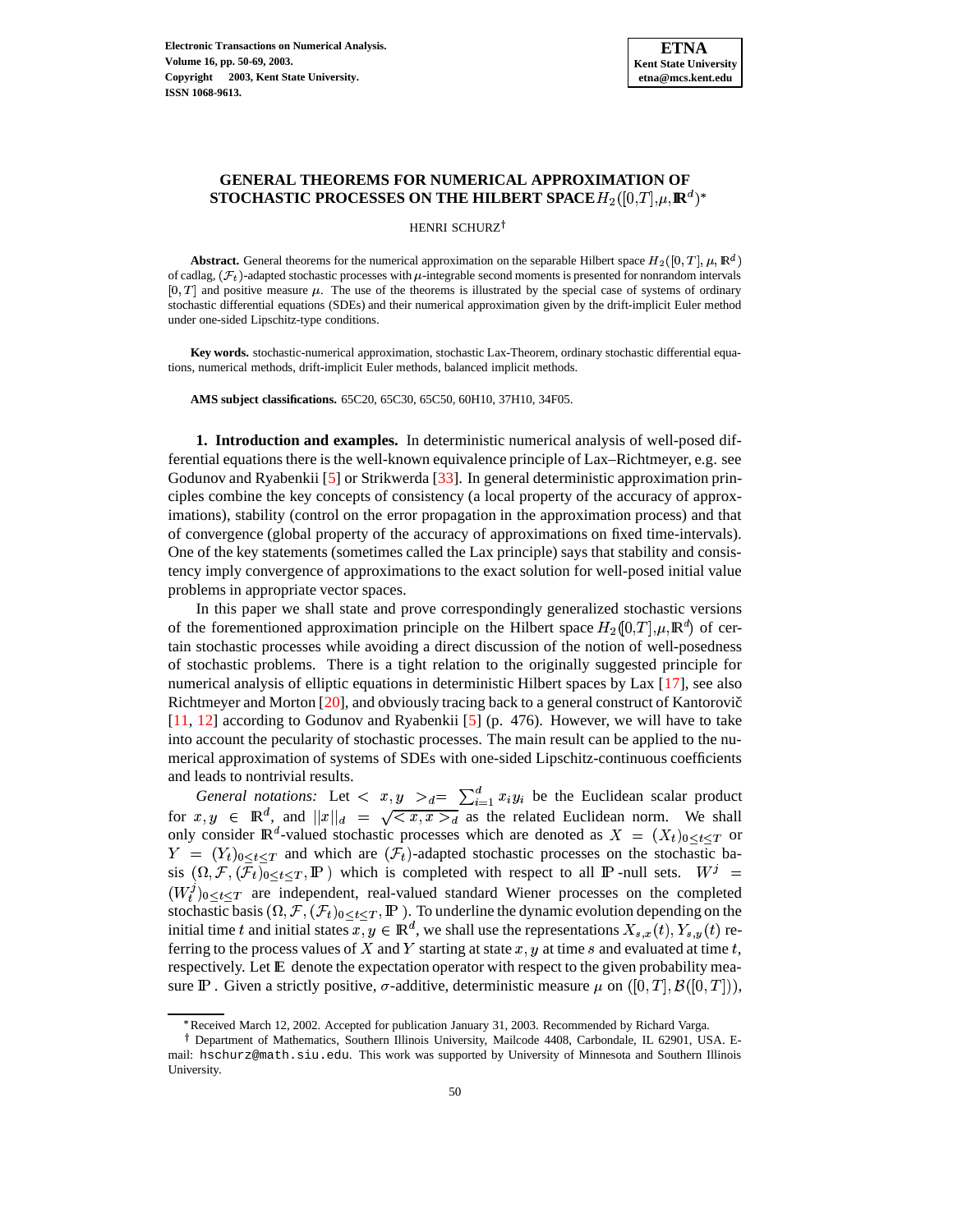where  $\mathcal{B}(S)$  denotes the  $\sigma$ -field of Borel-measurable subsets of inscribed set S, then a numerical approximation theorem is established on closed image sets  $\mathbb{D}_t \subseteq \mathbb{R}^d$  for the space  $H_2 = H_2([0, T], \mu, \mathbb{R}^d)$  defined by

$$
H_2([0,T], \mu, \mathbb{R}^d) := \left\{ X = (X_t)_{0 \le t \le T} : \begin{array}{l} X_t \in \mathbb{R}^d \text{ is } (\mathcal{F}_t, \mathcal{B}(\mathbb{R}^d)) - \text{measurable,} \\ X \text{ cadlag process on } (\Omega, \mathcal{F}, (\mathcal{F}_t)_{0 \le t \le T}, \mathbb{P}'), \\ \int_0^T \mathbb{E} < X_t, X_t >_d d\mu(t) < +\infty \end{array} \right\}
$$

with real numbers as its scalars. Here  $[A]_+$  represents the nonnegative part of the inscribed expression A, and  $[A]$  – the negative part such that  $A = [A]_+ - [A]_-$ . Furthermore, the often  $occuring$  letters  $K$  denote several real, deterministic constants.

PROPOSITION 1.1. *The space*  $H_2([0,T], \mu, \mathbb{R}^d)$  is a Hilbert space equipped with the *scalar product*  $\lt X, Y >_{H_2} = \int_0^1 E$ <sup>5</sup>  $\int_0^1 E \, \langle X_t, Y_t \rangle_d \, d\mu(t)$  for a fixed, deterministic, finite, strictly positive,  $\sigma$ -additive measure  $\mu$  on  $([0,T],\mathcal{B}([0,T]).$ 

The proof is left to the reader as a relatively simple exercise, using ideas as in [\[32\]](#page-19-1).

**1.1.** The example of SDEs and drift-implicit Euler method. Let  $X = (X_t)_{0 \le t \le T}$ satisfy the ordinary  $\mathbb{R}^d$ -valued stochastic differential equation (SDE)

<span id="page-1-0"></span>(1.1) 
$$
dX_t = b^0(t, X_t) dt + \sum_{j=1}^m b^j(t, X_t) dW_t^j
$$

driven by m real-valued Wiener processes  $W<sup>j</sup>$  and understood in the sense of Itô [\[8\]](#page-18-5) for the sake of simplicity. Then it is well-known that strong solutions uniquely exist under the following conditions. There are real constants  $K_{OB}$ ,  $K_{OL}$  such that, for all  $t \in [0, T]$ , for all  $x,y \in \mathbb{R}^d$ , we have

<span id="page-1-1"></span>(1.2) 
$$
b^{j}(j = 0, 1, ..., m) \dots \text{Carathedory functions}
$$

(1.3) 
$$
\langle x, b^0(t,x) \rangle_d + \frac{1}{2} \sum_{j=1}^m ||b^j(t,x)||_d^2 \leq K_{OB}(1 + ||x||_d^2)
$$

$$
(1.4) \quad _d+\frac{1}{2}\sum_{j=1}^m||b^j(t,x)-b^j(t,y)||_d^2\leq K_{OL}||x-y||_d^2
$$

$$
\mathbb{E} \left\|X_0\right\|_d^2 < +\infty.
$$

Moreover, the solutions X are a.s. continuous and  $X \in H_2([0,T], \mu, \mathbb{R}^d)$ . In contrast to the analytical theory, fairly less is known about the convergence rates of numerical approximations for systems  $(1.1)$  under these conditions  $(1.2) - (1.5)$  $(1.2) - (1.5)$  $(1.2) - (1.5)$ . There are two major results with constant step sizes, apart from our studies  $\lceil 31 \rceil$ . As the first, the result of Hu  $\lceil 7 \rceil$  establishes mean square convergence rates of the drift-implicit Euler method given by

<span id="page-1-2"></span>(1.6) 
$$
Y_{n+1} = Y_n + b^0(t_{n+1}, Y_{n+1})\Delta_n + \sum_{j=1}^m b^j(t_n, Y_n)\Delta W_n^j
$$

towards the exact solution under conditions [\(1.2\)](#page-1-1) - [\(1.5\)](#page-1-1), with the step sizes  $\Delta_n = t_{n+1} - t_n$  $= t_{n+1} - t_n$ and Wiener process increments  $\Delta W_n^j = W_{t_{n+1}}^j - W_{t_n}^j$  along any discretizations

$$
0 = t_0 < t_1 < t_2 < \ldots < t_n < t_{n+1} < \ldots < t_{n_T} = T < +\infty.
$$

The result of Higham, Mao and Stuart [\[6\]](#page-18-7) additionally proves strong mean square convergence rate 0.5 of the split step Euler Backward method on a given finite interval  $[0, T]$ . Nothing is known from the literature when T tends to  $+\infty$  to our knowledge. However, there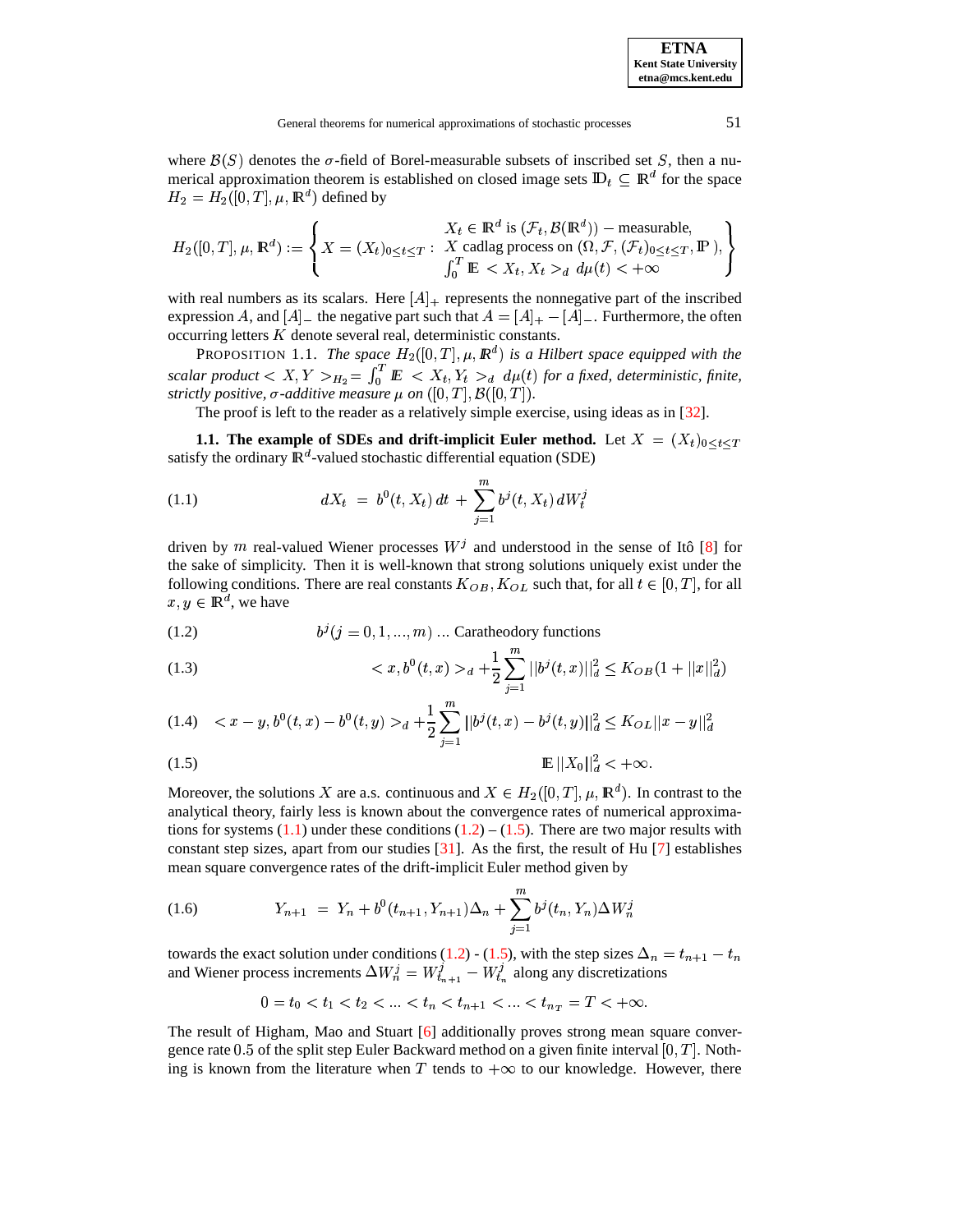are plenty of convergence results under the obviously stronger assumptions of global Lipschitz continuity and linear-polynomially boundedness of the coefficients  $b^j$ . For example, see Kloeden, Platen and Schurz [\[14\]](#page-18-8), Milstein [\[19\]](#page-18-9), Burrage and Burrage [\[4\]](#page-18-10), Talay [\[34\]](#page-19-3) or Schurz [\[27\]](#page-19-4). The drift-implicit Euler method has the mean square convergence rate  $\gamma_2 = 0.5$ <sup>5</sup> under the classical global Lipschitz-continuity conditions. That is for the cadlag approximation process  $Y = (Y(t))_{0 \le t \le T}$  of stochastic process  $X = (X(t))_{0 \le t \le T}$  constructed as a step function with jumps  $Y(t_n) = Y_n$  at nondecreasing times  $t_n \in [0, T]$  based on the scheme  $(Y_n)_{n \in \mathbb{N}}$  as in [\(1.6\)](#page-1-2), there is a constant  $K_g = K_g(T)$  such that

$$
(1.7)\ ||X - Y||_{H_2} = \left(\int_0^T \mathbb{E}||X_t - Y_t||_d^2 d\mu(t)\right)^{1/2} \leq (\mu([0, T]))^{1/2} \sup_{0 \leq t \leq T} (\mathbb{E}||X_t - Y_t||_d^2)^{1/2}
$$
  
 
$$
\leq K_g (1 + ||X_0||_{H_2}^2 + ||Y_0||_{H_2}^2)^{1/2} (\mu([0, T]))^{1/2} \Delta^{\gamma_2}
$$

with the maximum step size  $\Delta = \max_{n=0,1,...,n} \Delta_n \leq 1$ . Using our main theorem from below one can establish the same mean square convergence rate  $\gamma_2 = 0.5$  for systems  $(1.1)$  satisfying the more general conditions  $(1.2) - (1.5)$  $(1.2) - (1.5)$  $(1.2) - (1.5)$ , even for dissipative systems of SDEs on infinite intervals  $[0, +\infty)$ . One only needs to check the behavior of  $(X, Y)$  with respect to the assumptions stated below in an axiomatic manner.

**1.2. The main assumptions of the approximation principle.** In this paper we consider these main assumptions. Let  $\mathbb{D}_t$  be (connected) deterministic subregions of  $\mathbb{R}^d$  and  $K$  denote several real constants. In particular,  $K_C^X$  and  $K_S^Y$  may be negative or positive. There are real constants  $\delta_0 \leq 1, r_0, r_{sm}, r_2 > 0$  such that we have<br>(A1) Strong (ID<sub>t</sub>)-invariance of X, Y, i.e., for 2

(A1) Strong ( $\mathbb{D}_t$ )-invariance of X, Y, i.e., for  $Z = X$  and  $Z = Y$  and  $\forall s : 0 \le s < T$ 

$$
\mathbb{P}\left\{Z_t \in \mathbb{D}_t : s \le t \le T | Z_s \in \mathbb{D}_s\right\} = 1,
$$

(A2) Stability of Y, i.e.  $\exists K_S^Y \forall y \in \mathbb{D}_t \forall t, h: 0 \leq h \leq \delta_0, 0 \leq t, t + h \leq T$ 

$$
\Big(\mathop{\mathrm{I\!E}}\nolimits\,[1+||Y_{t,y}(t+h)||_d^2|Y_t=y|\Big)^{1/2}\ \le\ \exp(K_S^Y h)\Big(1+||y||_d^2\Big)^{1/2},
$$

(A3) Mean square contractivity of X, i.e.  $K_C^X \forall X(t), Y(t) \in \mathbb{D}_t$  (where  $X(t), Y(t)$  are  $(\mathcal{F}_t)$ -adapted)  $\forall t, h : 0 \leq h \leq \delta_0, 0 \leq t, t + h \leq T$ 

$$
\mathbb{E} \left[ ||X_{t,X(t)}(t+h) - X_{t,Y(t)}(t+h)||_d^2 |X(t),Y(t)| \leq \exp(2K_C^X h) ||X(t) - Y(t)||_d^2,
$$

(A4) Mean consistency of  $(X, Y)$  with rate  $r_0 > 0$ , i.e.  $\exists K_0^C \forall Z(t) \in \mathbb{D}_t$  (where  $Z(t)$  is  $(\mathcal{F}_t)$ -adapted) such that  $\forall t, h: 0 \leq h \leq \delta_0, 0 \leq t, t + h \leq T$ 

$$
||\mathbf{E}[X_{t,Z(t)}(t+h)|\mathcal{F}_t] - \mathbf{E}[Y_{t,Z(t)}(t+h)|\mathcal{F}_t]||_d \leq K_0^C (1+||Z(t)||_d^2)^{1/2} h^{r_0},
$$

(A5) Mean square consistency of  $(X, Y)$  with rate  $r_2$ , i.e.  $\exists K_2^C \forall x \in D_t$  such that  $\forall t, h: 0 \leq h \leq \delta_0, 0 \leq t, t + h \leq T$ 

$$
\left(\mathbb{E}\left[||X_{t,x}(t+h)-Y_{t,x}(t+h)||_d^2|X_t=x,Y_t=x\right]\right)^{1/2} \leq K_2^C(1+||x||_d^2)^{1/2}h^{r_2}
$$

(A6) (Hölder-type) Smoothness of diffusive (martingale) part of X with rate  $r_{sm} \in [0, \frac{1}{2}]$ , i.e.  $\exists K_{SM} \geq 0 \forall X(t), Y(t) \in \mathbb{D}_t$  (where  $X(t), Y(t)$  are  $(\mathcal{F}_t)$ -adapted)  $\forall t, h$ :  $0 \leq h \leq \delta_0, 0 \leq t, t + h \leq T$ 

$$
\mathbb{E} \left|\left|X_{t,X(t)}(t+h) - \mathbb{E}\left[X_{t,X(t)}(t+h)|\mathcal{F}_t\right] - \mathbb{E}\left[X_{t,Y(t)}(t+h)|\mathcal{F}_t\right] + X_{t,Y(t)}(t+h)\right|\right|_d^2
$$

$$
\leq (K_{SM})^2 \, \, \mathop{\mathrm{I\!E}}\nolimits ||X(t)-Y(t)||^2_d \,\, h^{2r_{sm}} \, ,
$$

(A7) Interplay between rates given by  $r_0 \ge r_2 + r_{sm} \ge 1.0$ .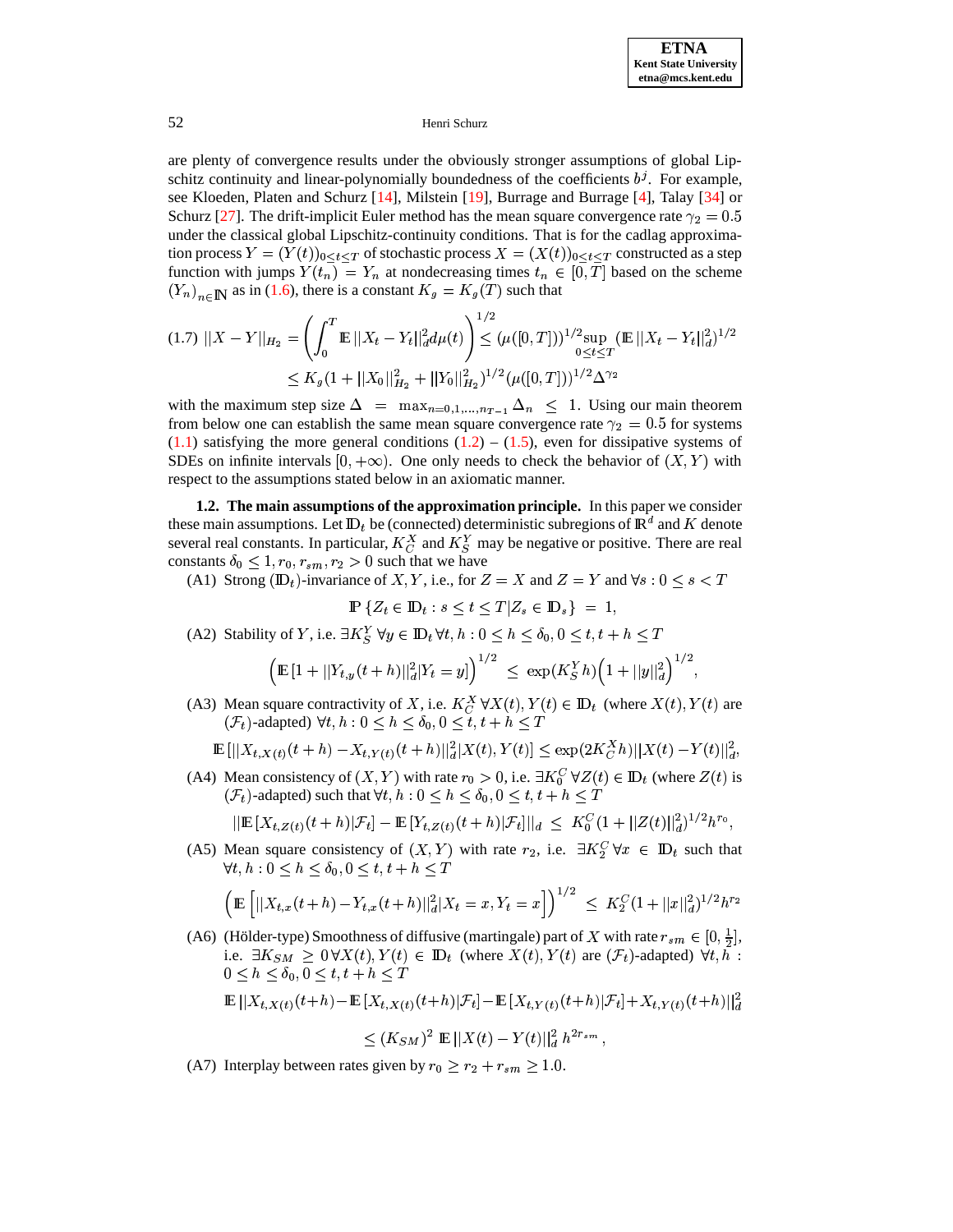| <b>ETNA</b>                  |
|------------------------------|
| <b>Kent State Universitv</b> |
| etna@mcs.kent.edu            |

<span id="page-3-2"></span>1.3. Auxiliary lemmas. A series of auxiliary results is needed to prove the validity of a general approximation principle on the Hilbert space  $H_2([0,T], \mu, \mathbb{R}^d)$ . The proof of some of them can be omitted since they are elementary, and mostly a consequence of the well-known Young's inequality (Hölder inequality) and complete inductions.

LEMMA 1.1. Assume that  $a_i \in \mathbb{R}^d$  (i=1,2,...,n). Then, for  $n \in \mathbb{N}, p \ge 1$ , we have

$$
\|\sum_{i=1}^n a_i\|_{d}^p \leq n^{p-1} \sum_{i=1}^n ||a_i||_{d}^p, \qquad \sqrt[p]{\| \sum_{i=1}^n a_i \|_{d}} \leq \sum_{i=1}^n \sqrt[p]{\|a_i\|_{d}}.
$$

LEMMA 1.2. Let  $(v(n))_{n \in \mathbb{N}}$  be a sequence of nonnegative real numbers  $v(n)$  satisfying

$$
v(n + 1) \le v(n)(1 + c_H(n)) + c_I(n) \quad or \quad v(n + 1) \le v(n) \exp(c_H(n)) + c_I(n)
$$

with real sequences of homogeneity  $(c_H(n))_{n \in \mathbb{N}}$  and of inhomogeneity  $(c_I(n))_{n \in \mathbb{N}}$ . Then, for all  $n \geq k, k \in \mathbb{N}$ , we have

$$
v(n + 1) \le v(k) \exp(\sum_{l=k}^{n} c_H(l)) + \sum_{l=k}^{n} c_I(l) \exp\left(\sum_{i=l+1}^{n} c_H(i)\right).
$$

*Note:* We may meet the convention that  $\sum_{k=n+1}^{n}(.) = 0$ . The latter inequality is sometimes called the **discrete variation-of-constants inequality** on the analogy of the continuous case, and it is used to prove the following continous time version.

<span id="page-3-0"></span>LEMMA 1.3. Let  $v = v(t)$ ,  $-\infty < t_0 \le t < +\infty$  be a nonnegative real-valued function which is absolutely Lebesgue-integrable on  $[t_0, +\infty)$  (i.e. we could also use the notation  $v \in L^1_{loc}([t_0, +\infty), \mathcal{B}([t_0, +\infty)), \mu)$  with Borel  $\sigma$ -field  $\mathcal{B}([t_0, +\infty))$  and Lebesgue-measure  $\mu$ ). Assume that  $C_I = C_I(t)$ ,  $C_H = C_H(t) \in L^1_{loc}([t_0, +\infty), \mathcal{B}([t_0, +\infty)), \mu)$  are absolutely Lebesgue-integrable with

$$
\int_s^t C_I(u) \cdot exp\left(\int_u^t C_H(z) dz\right) du < +\infty
$$

for all t, s with  $t_0 \leq s \leq t$ . Furthermore,  $v(t)$  satisfies

$$
v(t) \le v(s) + \int_s^t C_I(u) du + \int_s^t C_H(u) \cdot v(u) du
$$
  

$$
v(t) \le v(s) \cdot \exp\left(\int_s^t C_H(u) du\right) + \int_s^t C_I(u) du
$$

for all t, s with  $t_0 \leq s \leq t$  and sufficiently small  $|t - s|$  (say, e.g.  $|t - s| \leq \delta$ ). Then the continuous time variation-of-constants inequality holds, i.e.

<span id="page-3-1"></span>
$$
(1.8) \quad v(t) \le \left(v(s) + \int_s^t C_I(u) \cdot \exp\left(-\int_s^u C_H(z) \, dz\right) du\right) \cdot \exp\left(\int_s^t C_H(u) \, du\right)
$$

for all t, s with  $t_0 \leq s \leq t$ .

*Note:* The latter three lemmas can be found in Schurz  $[21]$ , and their use in  $[25]$  -  $[28]$ . The well-known Gronwall-Bellman lemma is included as the special case of positive, constant coefficients  $C_H$ ,  $C_I$  in Lemma 1.3. As an immediate, but very helpful application of Lemma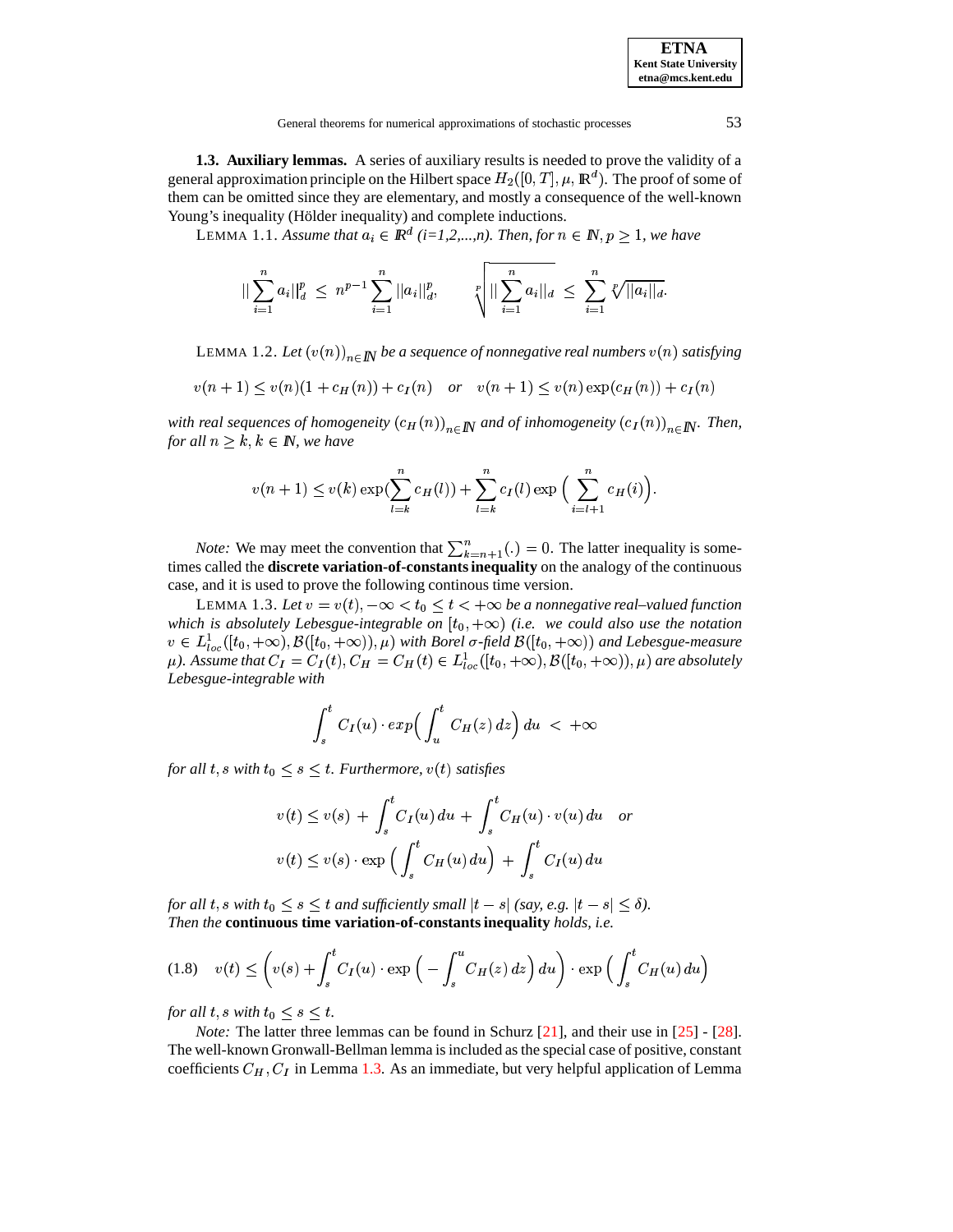**ETNA Kent State University etna@mcs.kent.edu**

## 54 Henri Schurz

<span id="page-4-1"></span>[1.3](#page-3-0) one arrives at the following key lemma for the proof of main conclusions in the next section.

LEMMA 1.4. Let  $v = v(t)$ ,  $-\infty < t_0 \le t < +\infty$  be a nonnegative real–valued function which is absolutely Lebesgue-integrable on  $[t_0, +\infty)$ . Assume that  $v(t)$  satisfies

<span id="page-4-0"></span>(1.9)  $v(t+h) \leq v(t) \exp(K_H h) + K_I \exp(K_S t) h^{r_{loc}}$ 

for all t, h with  $t_0 \le t \le t + h \le T$  and  $0 \le h \le \delta$  ( $\delta$  sufficiently small) and a given  $r_{loc} \ge 1$ .  $Put \ \hat{K}_I = K_I \exp\left([K_S]_-\delta\right).$  Then, for all  $t,s$  with  $t_0 \leq s \leq$  $\left([K_S]_-\delta\right)$ . Then, for all  $t,s$  with  $t_0\leq s\leq t$ , we have

<span id="page-4-4"></span>
$$
v(t) \le v(s) \cdot \exp\left(K_H(t-s)\right) + \hat{K}_I \frac{\exp(K_S s + K_H(t-s)) - \exp(K_S t)}{K_H - K_S} \delta^{r_{loc}-1}
$$
  
(1.10) 
$$
\le v(0) \cdot \exp\left(K_H t\right) + \hat{K}_I \frac{\exp(K_H t) - \exp(K_S t)}{K_H - K_S} \delta^{r_{loc}-1}.
$$

*Proof.* Suppose that  $r_{loc} \geq 1$ . First, note that, for  $0 \leq h \leq \delta$ , the relation

$$
\exp\left(K_S t\right) \cdot h^{r_{loc}} \le \exp\left([K_S]_-\delta\right) \int_t^{t+h} \exp\left(K_S u\right) du \cdot \delta^{r_{loc}-1}
$$

holds. Then, the condition  $(1.9)$  reads as

**1999 1999 1999 1999** 

$$
v(t+h) \le v(t) \exp(K_H h) + K_I \exp(K_S t) h^{r_{loc}}
$$
  
 
$$
\le v(t) \exp(K_H h) + \hat{K}_I \delta^{r_{loc}-1} \int_t^{t+h} \exp(K_S u) du
$$

for all t, h with  $t_0 \leq t \leq t + h \leq T$  and  $0 \leq h \leq \delta$ . The remaining proof is a straightforward application of the Lemma [1.3](#page-3-0) since its assumptions are satisfied. For the sake of completion, we evaluate the inequality [\(1.8\)](#page-3-1) with identities  $C_H(u) = K_H$  and  $C_I(u) = \hat{K}_I \delta^{r_{loc}-1} \exp(K_S u)$ . Thus, the conclusion [\(1.8\)](#page-3-1) is

<span id="page-4-3"></span>
$$
v(t) \le v(s) \cdot \exp\left(K_H(t-s)\right) + \hat{K}_I \delta^{r_{loc}-1} \cdot \exp\left(K_H t\right) \cdot \int_s^t \exp\left((K_S - K_H)u\right) du
$$
  
=  $v(s) \cdot \exp\left(K_H(t-s)\right) + \hat{K}_I \delta^{r_{loc}-1} \cdot \frac{\exp(K_S t) - \exp(K_S s + K_H(t-s))}{K_S - K_H}.$ 

LEMMA 1.5. *For all*  $a, b, c \in \mathbb{R}^d$ , we have

$$
||a-b||_d^2 = ||a-c||_d^2 + ||c-b||_d^2 + 2 < a - c, c - b >_d.
$$

<span id="page-4-2"></span>LEMMA 1.6. Assume that the assumptions  $(A1) - (A2)$  are satisfied. Then, for all  $0 \leq t, t + h \leq T$  with  $(\mathcal{F}_t)$ -adapted t, h, we have

$$
\begin{aligned} (I\!\!E\,[1+||Y_{0,y_0}(t+h)||_d^2])^{1/2} &\leq \bigl(I\!\!E\,\left[\exp(2K_S^Y h)[1+||Y_{0,y_0}(t)||_d^2]\right]\bigr)^{1/2}\\ &\leq \bigl(I\!\!E\,\left[\exp(2K_S^Y(t+h))[1+||y_0||_d^2]\right]\bigr)^{1/2}\,, \end{aligned}
$$

hence, for all deterministic times  $t$  with  $0 \le t \le T$  , this implies that

$$
\begin{aligned} (I\!\!E\,[1+||Y_{0,y_0}(t)||_d^2])^{1/2} &\leq \exp(K_S^Yt)(1+I\!\!E\,||y_0||_d^2)^{1/2} \quad and \\ &||Y||_{H_2([0,t],\mu)} \leq \int_0^t \exp(K_S^Yu)d\mu(u)(1+I\!\!E\,||y_0||_d^2)^{1/2} \\ &\leq \exp([K_S^Y]_+t)\mu([0,t])(1+I\!\!E\,||y_0||_d^2)^{1/2} \\ &\leq \exp([K_S^Y]_+T)\mu([0,T])(1+I\!\!E\,||y_0||_d^2)^{1/2} . \end{aligned}
$$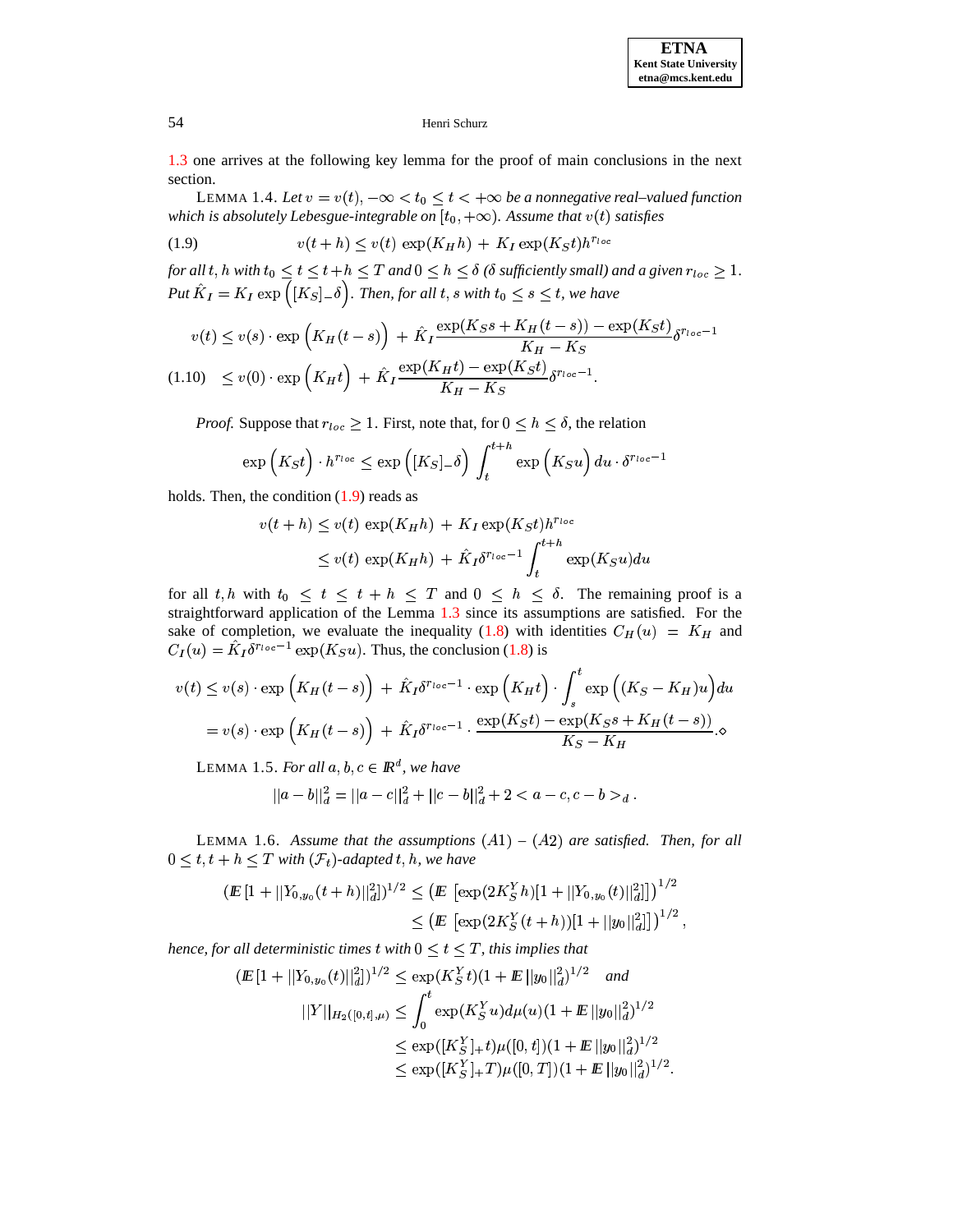Proof. Using elementary laws of conditional expectations leads to

$$
\begin{aligned} \left(\mathbb{E}\left[1+||Y_{0,y_0}(t+h)||_d^2\right]\right)^{1/2} &= \left(\mathbb{E}\left[\mathbb{E}\left[1+||Y_{0,y_0}(t+h)||_d^2|Y_{0,y_0}(t)|\right]\right]\right)^{1/2} \\ &\le \left(\mathbb{E}\left[\exp(2K_S^Y h)[1+||Y_{0,y_0}(t)||_d^2]\right]\right)^{1/2} \\ &\le \left(\mathbb{E}\left[\exp(2K_S^Y (t+h))[1+||y_0||_d^2]\right]\right)^{1/2}, \end{aligned}
$$

which trivially brings up the second statement of the above lemma.  $\diamond$ 

For  $0 \leq t \leq T$ ,  $x_0, y_0 \in H_2([0, t], \mu, \mathbb{R}^d)$  where  $x_0, y_0$  are  $(\mathcal{F}_0, \mathcal{B}(\mathbb{R}^d))$ -measurable initial values, define the (pointwise) global mean square error  $\varepsilon_2(t)$  and global weak error  $\varepsilon_w(t)$ , respectively, by

$$
\varepsilon_2(t) = \left( \mathbb{E} \left| \left| X_{0,x_0}(t) - Y_{0,y_0}(t) \right| \right|^2_d \right)^{1/2}, \quad \varepsilon_w(t) := \left| \left| \mathbb{E} \, X_{0,x_0}(t) - \mathbb{E} \, Y_{0,y_0}(t) \right| \right|_d
$$

LEMMA 1.7. Assume that the assumptions  $(A1), (A2), (A4)$  and

(A8) Weak contractivity of X, i.e.  $\exists K_{WC}^X \forall X(t), Y(t) \in \mathbb{D}_t$  (where  $X(t), Y(t)$  are  $(\mathcal{F}_t)$ -adapted)  $\forall t, h: 0 \leq h \leq \delta_0, 0 \leq t, t + h \leq T$  (*h* deterministic)

$$
||E X_{t,X(t)}(t+h) - E X_{t,Y(t)}(t+h)||_d \leq ||E X(t) - E Y(t)||_d \exp\left(K_{WC}^X h\right)
$$

are satisfied. Then, for all deterministic step sizes  $0 \leq h \leq \delta_0 \leq 1$  and for all s, t with  $0 \leq s \leq t \leq t + h \leq T$ , the global weak error  $\varepsilon_w(t)$  satisfies

$$
\varepsilon_w(t+h) \le \exp(K_{WC}^X h)\varepsilon_w(t) + K_0^C \exp(K_S^Y t)(1 + E||y_0||_d^2)^{1/2} h^{r_0} \quad \text{and}
$$
  

$$
\varepsilon_w(t) \le \exp(K_{WC}^X (t-s))\varepsilon_w(s) + \hat{K}_0 \frac{\exp(K_{WC}^X (t-s) + K_S^Y s) - \exp(K_S^Y t)}{K_{WC}^X - K_S^Y} \Delta_{max}^{r_0 - 1}
$$

where  $\hat{K}_0 = K_0^C \exp([K_S^Y] - \Delta_{max})(1 + E||y_0||_d^2)^{1/2}$ , i.e. the weak error  $\varepsilon_w$  is of global order  $r_0$ -1 (and, trivially, of local order  $r_0$ ). If (A3) is valid instead of (A8) then one may replace  $K_{WC}^X$  by  $K_C^X$  in the related mean square error estimates.

*Proof.* For all  $0 \le t, t + h \le T, 0 \le h \le \delta_0$ , one finds

$$
\varepsilon_w(t+h) = ||\mathbf{E} X_{t,X(t)}(t+h) - \mathbf{E} Y_{t,Y(t)}(t+h)||_d
$$
  
\n
$$
\leq ||\mathbf{E} X_{t,X(t)}(t+h) - \mathbf{E} X_{t,Y(t)}(t+h)||_d + ||\mathbf{E} X_{t,Y(t)}(t+h) - \mathbf{E} Y_{t,Y(t)}(t+h)||_d
$$
  
\n
$$
\leq ||\mathbf{E} X_{t,X(t)}(t+h) - \mathbf{E} X_{t,Y(t)}(t+h)||_d +
$$
  
\n
$$
+ \mathbf{E}||\mathbf{E} [X_{t,Y(t)}(t+h)|Y(t)] - \mathbf{E} [Y_{t,Y(t)}(t+h)|Y(t)]||_d
$$
  
\n
$$
\leq \varepsilon_w(t) \exp(K_{WC}^X h) + K_0^C \exp(K_S^Y t) (1 + \mathbf{E} ||y_0||_d^2)^{1/2} h^{r_0}.
$$

Now, use Lemma  $1.4$  to conclude the second statement.  $\circ$ .

*Note:* By the Lyapunov inequality, we trivially note  $\varepsilon_w(t) \leq \varepsilon_2(t)$  for all  $0 \leq t \leq T$ .

<span id="page-5-0"></span>LEMMA 1.8. Assume that the assumptions  $(A1) - (A7)$  are satisfied. Then, for all t, h with  $0 \le h \le \Delta \le \delta_0$  ( $\Delta$  deterministic) and  $0 \le t, t + h \le T$ , we have

$$
I\!\!E\, \big\|X_{t,\,Z(t)}(t+h)-Y_{t,\,Z(t)}(t+h)\big\|_d^2 \,\leq\, (K_2^C)^2(1+I\!\!E\, \|Z(t)\|_d^2)\Delta^{2\,r_2}
$$

for any stochastic process  $Z \in H_2([0,t], \mu, \mathbb{R}^d)$ , i.e. the local mean square convergence rate  $r_l \geq r_2$  can be established.

55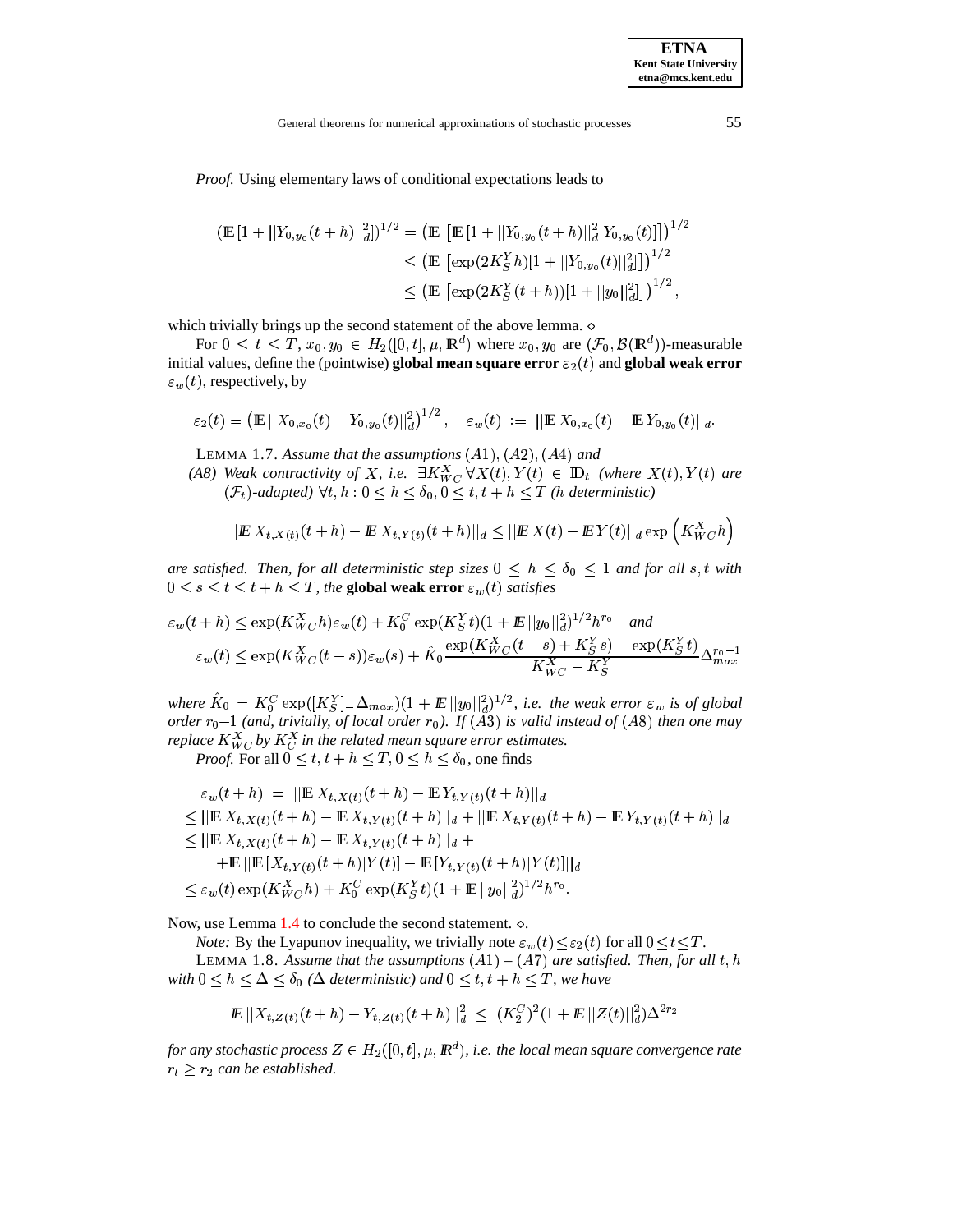

*Proof.* Suppose that  $Z \in H_2([0, t], \mu, \mathbb{R}^d)$ . Then, by elementary laws of conditional expectations and using (A5), for any  $Z \in H_2([0, t], \mu)$ , we have

$$
\mathbb{E} ||X_{t,Z(t)}(t+h) - Y_{t,Z(t)}(t+h)||_d^2 = \mathbb{E} \left[ \mathbb{E} [||X_{t,Z(t)}(t+h) - Y_{t,Z(t)}(t+h)||_d^2 |Z(t)] \right]
$$
  
\n
$$
\leq \mathbb{E} [(K_2^C)^2 (1 + ||Z(t)||_d^2) h^{2r_2}]
$$
  
\n
$$
\leq \mathbb{E} [(K_2^C)^2 (1 + ||Z(t)||_d^2) \Delta^{2r_2}] = (K_2^C)^2 (1 + \mathbb{E} ||Z(t)||_d^2) \Delta^{2r_2}. \diamond
$$

*Note:* Therefore, we know about the local convergence with worst case rate  $r_2$  on  $H_2([t, t+h], \mu, \mathbb{R}^d)$ . h could be chosen randomly as well. However, the requirements of a deterministic upper bound  $\Delta$  on h and of deterministic rate  $r_2$  are important ones.

A priori, but crude global mean square error estimate is found as follows.

<span id="page-6-1"></span>LEMMA 1.9. Assume that the assumptions  $(A1) - (A7)$  and  $r_2 \geq 1.0$  are satisfied. *Then, for all*  $0 \le s \le t \le T$  *and deterministic step sizes with*  $0 < \Delta_i \le \min(t - s, \delta_0, 1)$ , *we have*

$$
\varepsilon_2(t) \le \exp(K_C^X(t-s))\varepsilon_2(s) + K_I K_2^C \exp(K_S^Yt) \frac{\exp((K_C^X - K_S^Y)(t-s)) - 1}{K_C^X - K_S^Y} \Delta_{max}^{r_2 - 1},
$$

where  $K_I = \exp([K_S^Y] - \Delta_{max}) (1 + E ||y_0||_d^2)^{1/2}$ , hence the mean square error has at least  $p([K_S^Y]_-\Delta_{max})$   $(1 + E||y_0)$  $\ _{ax})$   $\left( 1+\bm{E} \, ||y_{0}||_{d}^{2} \right)^{1/2}$ , h : *, hence the mean square error has at least the "worst case" global rate*  $r_2 - 1$ *. In particular, if*  $K_{CS} = K_C^X = K_S^Y$  *then* 

$$
\varepsilon_2(t) \leq \exp(K_{CS}(t-s))\varepsilon_2(s) + K_2^C(t-s)\exp(K_{CS}t)(1+{I\!\! E}\, \|y_0\|_d^2)^{1/2}\Delta_{max}^{r_2-1},
$$

*and* if  $K_C^X = K_S^Y = 0$  then

$$
\varepsilon_2(t) \leq \varepsilon_2(s) + K_2^C (t-s) (1+ I\!\!E \, ||y_0||_d^2)^{1/2} \Delta_{max}^{r_2-1}.
$$

*Moreover, if*  $K_C^X < 0, K_S^Y = 0$  then

$$
\lim_{t\to +\infty}\varepsilon_2(t)\le -\frac{K_2^C}{K_C^X}(1+{I\!\!E}\,||y_0||_d^2)^{1/2}\Delta_{max}^{r_2-1}\,.
$$

*Proof.* Choose deterministic step sizes  $0 \le h \le \Delta_i \le \min(t - s, \delta_0, 1)$ . Using Minkowski's inequality, Lemmas [1.6](#page-4-2) and [1.4,](#page-4-1) and elementary laws of conditional expectations, one concludes that  $\varepsilon_2(t+h) \leq$ 

$$
\leq (\mathbb{E}||X_{t,X(t)}(t+h) - X_{t,Y(t)}(t+h)||_d^2)^{1/2} + (\mathbb{E}||X_{t,Y(t)}(t+h) - Y_{t,Y(t)}(t+h)||_d^2)^{1/2}
$$
\n
$$
\leq \exp(K_C^X h)\varepsilon_2(t) + (\mathbb{E}||X_{t,Y(t)}(t+h) - Y_{t,Y(t)}(t+h)||_d^2|Y(t)|)^{1/2}
$$
\n
$$
\leq \exp(K_C^X h)\varepsilon_2(t) + (\mathbb{E}||X_{t,Y(t)}(t)||_d^2)h^{2r_2}|Y(t)|)^{1/2}
$$
\n
$$
\leq \exp(K_C^X h)\varepsilon_2(t) + K_2^C \exp(K_S^Y t) (1 + \mathbb{E}||y_0||_d^2)^{1/2} \Delta_{max}^{r_2-1} h, \text{ hence}
$$
\n
$$
\varepsilon_2(t) \leq \exp(K_C^X (t-s))\varepsilon_2(s) + K_I K_2^C \exp(K_S^Y t) \frac{\exp((K_C^X - K_S^Y)(t-s)) - 1}{K_C^X - K_S^Y} \Delta_{max}^{r_2-1}.
$$

<span id="page-6-0"></span>This implies the remaining assertions by taking the limit  $K_C^X \to K_S^Y$  and  $K_C^X = K_S^Y = 0$ . LEMMA 1.10. Assume that the assumptions  $(A1) - (A7)$  are satisfied. Then, for all

 $t, h, \rho \in \mathbb{R}: 0 \leq h \leq \Delta \leq \delta_0 \; (\Delta, \rho \neq 0 \; \text{deterministic}, 0 \leq t, t + h \leq T)$ , we have

$$
u(t) := E < X_{t,X(t)}(t+h) - X_{t,Y(t)}(t+h), X_{t,Y(t)}(t+h) - Y_{t,Y(t)}(t+h) >_d
$$
  
\n
$$
\leq \varepsilon(t)[K_{SM}K_2^C + K_0^C] \exp(K_S^Y t)(1 + E||y_0||_d^2)^{1/2} \Delta^{r_2+r_{sm}}
$$
  
\n
$$
\leq \rho^2 \Delta \varepsilon_2^2(t) + \frac{1}{2\rho^2} [(K_{SM}K_2^C)^2 + (K_0^C)^2] \exp(2K_S^Y t)(1 + E||y_0||_d^2) \Delta^{2(r_2+r_{sm})-1}
$$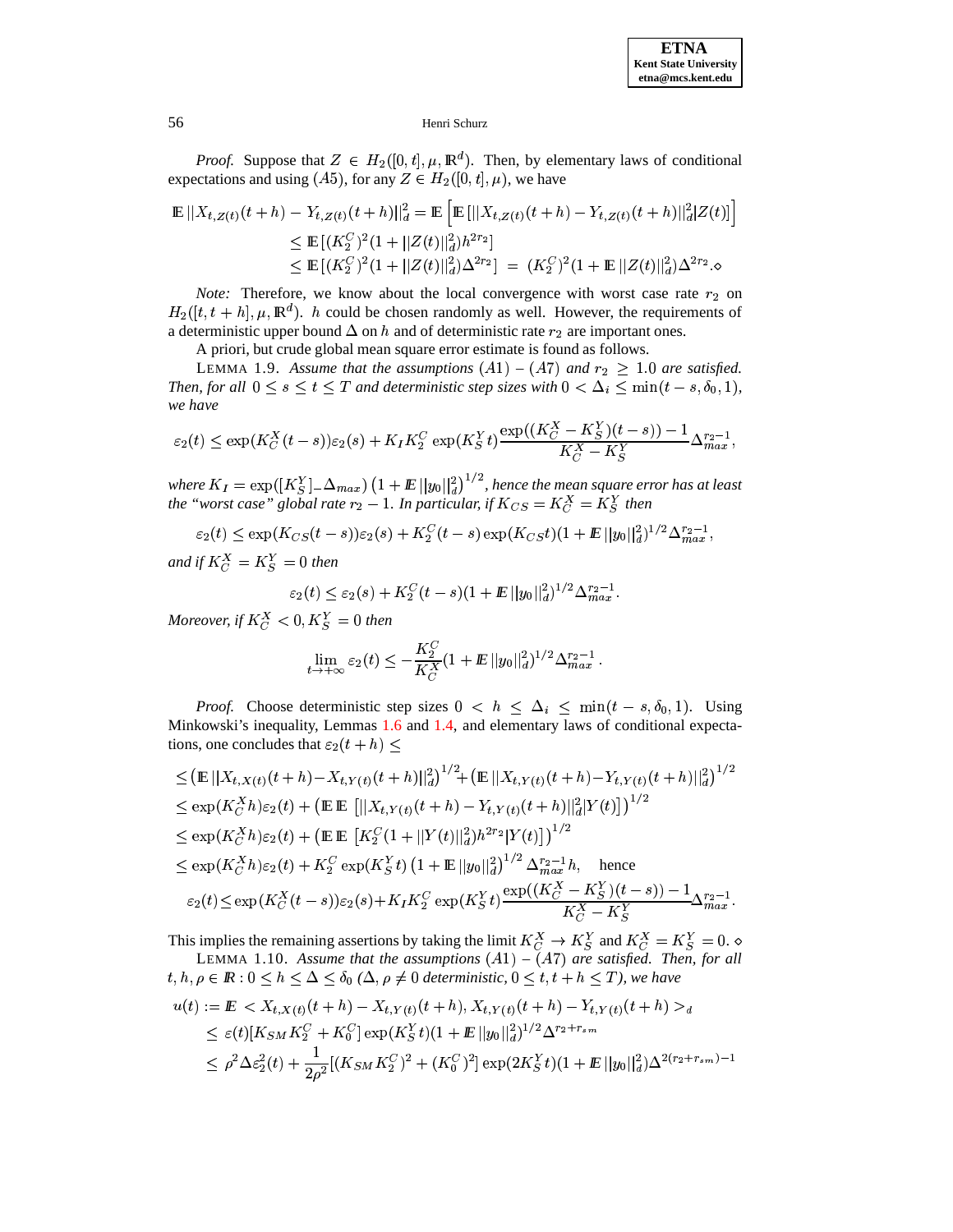*for the stochastic processes*  $X, Y \in H_2([0,t+h], \mu, I\!\!R^d)$  .

*Proof.* Suppose that  $X, Y \in H_2([0, t+h], \mu, \mathbb{R}^d)$ . For  $r = t+h$ , define the vectors

$$
z(r) = X_{t,X(t)}(r) - \mathbb{E}[X_{t,X(t)}(r)|\mathcal{F}_t] - (X_{t,Y(t)}(r) - \mathbb{E}[X_{t,Y(t)}(r)|\mathcal{F}_t]),
$$
  
\n
$$
w(r) = X_{t,Y(t)}(r) - Y_{t,Y(t)}(r).
$$

Then, by elementary calculation and properties of conditional expectations, one gets

$$
|u(t)| \leq |\mathbb{E} \leq z(t+h), w(t+h) > a| ++ |\mathbb{E} \leq \mathbb{E}[X_{t,X(t)}(t+h)|\mathcal{F}_t] - \mathbb{E}[X_{t,Y(t)}(t+h)|\mathcal{F}_t], w(t+h) > a|\leq (\mathbb{E}||z(t+h)||_d^2)^{1/2} (\mathbb{E}||w(t+h)||_d^2)^{1/2} ++ |\mathbb{E}(\mathbb{E}[\leq \mathbb{E}[X_{t,X(t)}(t+h)|\mathcal{F}_t] - \mathbb{E}[X_{t,Y(t)}(t+h)|\mathcal{F}_t], w(t+h) > a|\mathcal{F}_t])|\leq \varepsilon_2(t)K_{SM}K_2^C (1+\mathbb{E}||Y(t)||_d^2)^{1/2} \Delta^{r_2+r_{sm}} ++ |\mathbb{E}(\leq \mathbb{E}[X_{t,X(t)}(t+h)|\mathcal{F}_t] - \mathbb{E}[X_{t,Y(t)}(t+h)|\mathcal{F}_t], \mathbb{E}[w(t+h)|\mathcal{F}_t] > a)|\leq \varepsilon_2(t)[K_{SM}K_2^C + K_0^C] \exp(K_S^Y t)(1+\mathbb{E}||y_0||_d^2)^{1/2} \Delta^{r_2+r_{sm}}\leq \rho^2 \Delta \varepsilon_2^2(t) + \frac{1}{2\rho^2} [(K_{SM}K_2^C)^2 + (K_0^C)^2] \exp(2K_S^Y t)(1+\mathbb{E}||y_0||_d^2) \Delta^{2(r_2+r_{sm})-1}. \diamond
$$

**2. Main results: Stochastic approximation theorems.** The following fairly general approximation principle can be established. Define the pointwise error

$$
\varepsilon_2(t) = \sqrt{\mathbb{E} \, \leq X_t - Y_t, X_t - Y_t >_d}
$$

for the processes  $X, Y \in H_2([0,T], \mu, \mathbb{R}^d)$ , and the deterministic bounds

$$
\Delta_{min} = \inf_{i \in \mathbb{N}} \Delta_i \leq \Delta_n \leq \Delta_{max} = \sup_{i \in \mathbb{N}} \Delta_i
$$

on the mesh sizes  $\Delta_n$  on which the approximation Y is based on.

**2.1. A universal error estimate for the arbitrary case.** The main result is devoted to the arbitrary case with no restrictions imposed on the sign of  $K_C^X$ ,  $K_S^Y$ . In general one might refer to random step sizes  $\Delta_i$ , but measurability forces us to confine to the adapted choice of step sizes. For simplicity, we confine ourselves to the case of nonrandom (i.e. deterministic, but also variable) step sizes  $\Delta_i$ . Recall that the expression  $(exp(\alpha t) - 1)/\alpha$  is replaced by the limit t if  $\alpha = 0$ .

<span id="page-7-0"></span>THEOREM 2.1. Assume that the conditions  $(A1) - (A7)$  are satisfied. *Then* the stochastic processes  $X, Y \in H_2([0,T], \mu, \mathbb{R}^d)$  converge to each another with respect to the metric  $m(X, Y) = \left( \langle X - Y, X - Y \rangle_{H_2} \right)^{1/2}$  with "worst case" convergence *rate*  $r_g = r_2 + r_{sm} - 1.0$ . More precisely, for any  $\rho \neq 0$  and for any choice of nonrandom  $\int$  *step* sizes  $\Delta_i$  (variable or constant) with  $0 < \Delta_i \leq \Delta_{max} \leq \delta_0$ , we have the universal error *estimates*

<span id="page-7-1"></span>(2.1) 
$$
\varepsilon_2(t) \le \exp((K_C^X + \rho^2)(t-s))\varepsilon_2(s) +
$$
  
  $+ K_I(\rho) \exp(K_S^Y t) \sqrt{\frac{\exp(2(K_C^X + \rho^2 - K_S^Y)(t-s)) - 1}{2(K_C^X + \rho^2 - K_S^Y)}}$   $\Delta_{max}^{r_g}$ 

for all  $0 \leq s \leq t \leq T$ , where  $s, t$  are deterministic, and

$$
(2.2) \sup_{0 \le t \le T} \varepsilon_2(t) \le \exp\left(\left[K_C^X + \rho^2\right]_+ T\right) \varepsilon_2(0) +
$$
  
 
$$
+ K_I(\rho) \exp\left(\left[K_S^Y\right]_+ T\right) \sqrt{\frac{\exp\left(2\left(K_C^X + \rho^2 - K_S^Y\right)T\right) - 1}{2\left(K_C^X + \rho^2 - K_S^Y\right)}} \Delta_{max}^{r_g}
$$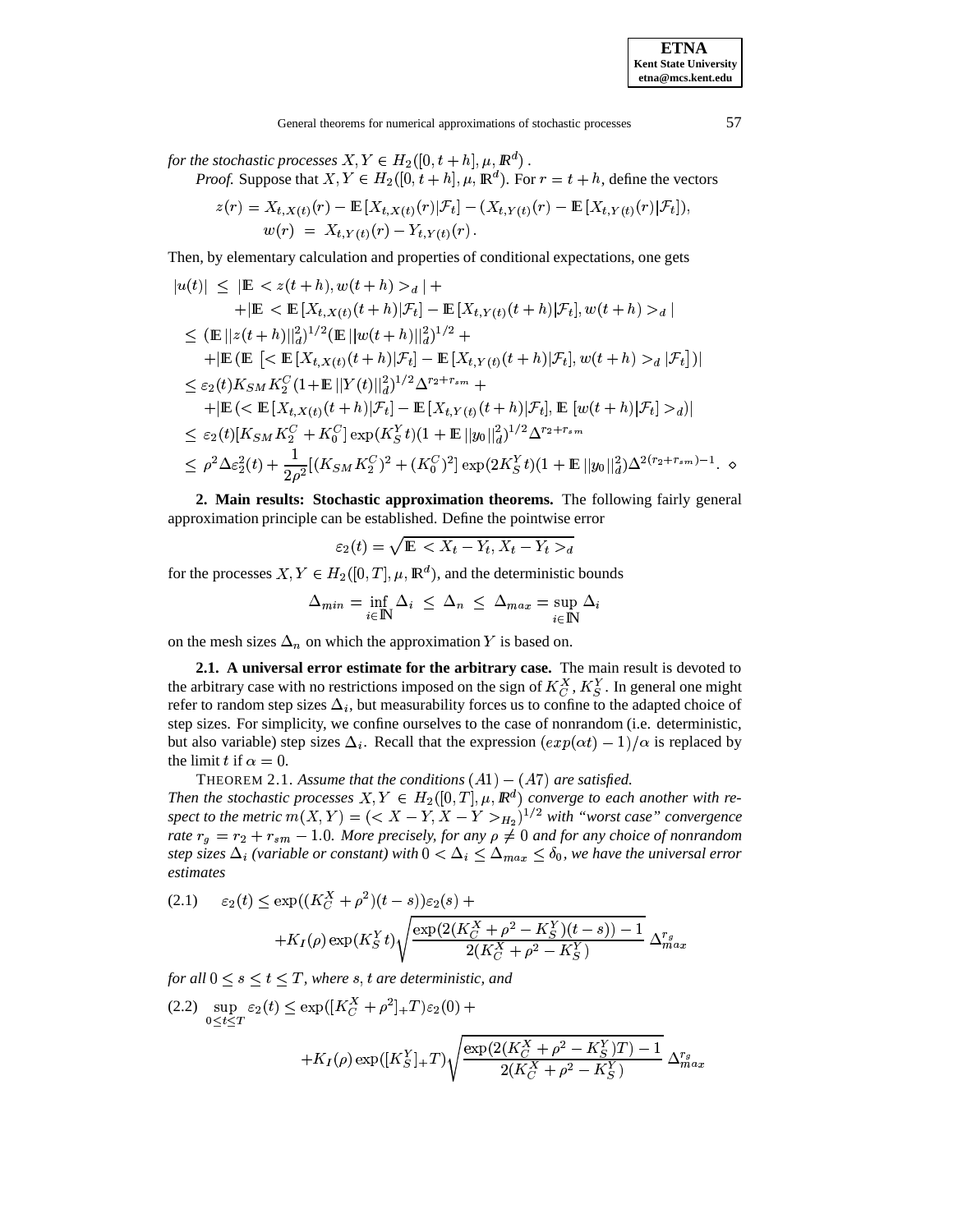with appropriate constant

<span id="page-8-1"></span>(2.3) 
$$
K_I(\rho) = \frac{1}{\rho} \Big( (K_0^C)^2 + (K_2^C)^2 [\rho^2 + (K_{SM})^2] \Big)^{1/2} (1 + E ||y_0||_d^2)^{1/2} \exp\left( ([K_C^X]_+ + [K_S^Y]_-) \Delta_{max} \right).
$$

*Proof.* Fix the deterministic regions  $\mathbb{D}_t \subset \mathbb{R}^d$ . Assume that the conditions  $(A1) - (A6)$ are valid for  $X, Y \in H_2([0, T], \mu, \mathbb{R}^d)$  with corresponding representations  $X_{t,x}(t+h)$  and  $Y_{t,y}(t+h)$  for any  $x, y \in \mathbb{D}$ , deterministic  $h \leq \min(1, T-t, \Delta), t \in [0, T)$ . Define

 $a := X_{t,X(t)}(t+h), b := Y_{t,Y(t)}(t+h), c := X_{t,Y(t)}(t+h).$ 

An application of Lemma 1.5 gives

$$
\varepsilon_2^2(t+h) = \mathbb{E} ||a-b||_d^2 = \mathbb{E} ||a-c||_d^2 + \mathbb{E} ||c-b||_d^2 + 2 \mathbb{E} < a-c, c-b >_d.
$$

Therefore from Lemmas 1.6, 1.8, 1.10, we may conclude that

<span id="page-8-0"></span>
$$
(2.4) \quad \varepsilon_2^2(t+h) \le \exp(2K_C^X h)\varepsilon_2^2(t) + (K_2^C)^2 \exp(2K_S^Y t)(1+\mathbb{E}||y_0||_d^2)h^{2r_2} ++2\varepsilon_2(t)[K_{SM}K_2^C + K_0^C] \exp(K_S^Y t)(1+\mathbb{E}||y_0||_d^2)^{1/2}h^{r_2+r_{sm}}.
$$

Now, take any real constant  $\rho > 0$ . Returning to 2.4, one arrives at  $\varepsilon_2^2(t + h) \leq$ 

$$
\leq \exp(2K_C^X h)(1+2\rho^2 h)\varepsilon_2^2(t)+
$$
  
+
$$
\frac{(K_{SM}K_2^C)^2 + (K_0^C)^2 + (\rho K_2^C)^2}{\rho^2} \exp(2(K_S^Y t + [K_C^X] - h))(1 + \mathbb{E}||y_0||_d^2)h^{2(r_2+r_{sm})-1}
$$
  

$$
\leq \exp(2(K_C^X + \rho^2)h)\varepsilon_2^2(t) +
$$
  
+
$$
\frac{(K_2^C)^2[\rho^2 + (K_{SM})^2] + (K_0^C)^2}{\rho^2} \exp(2(K_S^Y t + [K_C^X] - \Delta_{max}))(1 + \mathbb{E}||y_0||_d^2)h^{2(r_2+r_{sm})-1}
$$
  

$$
\leq \exp(2(K_C^X + \rho^2)t)\varepsilon_2^2(0) +
$$
  
+
$$
K_I^2(\rho) \exp(2K_S^Y t) \frac{\exp(2(K_C^X + \rho^2 - K_S^Y)t) - 1}{2(K_C^X + \rho^2 - K_S^Y)} \Delta^{2(r_2+r_{sm}-1)}
$$
 where

where  $K_I(\rho)$  is given by (2.3), thanks to Lemma 1.4. Thus, by applying Lemma 1.1, we obtain  $\varepsilon_2(t)$  <

$$
\exp((K_C^X + \rho^2)t)\varepsilon_2(0) + K_I(\rho)\exp(K_S^Yt)\sqrt{\frac{\exp(2(K_C^X + \rho^2 - K_S^Y)t) - 1}{2(K_C^X + \rho^2 - K_S^Y)}}h^{r_2 + r_{sm} - 1}
$$

with "worst case" global rate  $r_g \ge r_2 + r_{sm} - 1$  of mean square convergence for any  $0 \le t \le T$  – an estimate which is particularly useful if  $K_C^X + \rho^2 < 0$ .  $\Box$ 

2.2. A universal error estimate for the case  $K_C^X > 0, K_S^Y \geq 0$ . The expansive case is enlightened by the following slightly modified assertion taking into account the ratio  $\Delta_{min}/\Delta_{max}$  of maximum  $\Delta_{min}$  and minimum step sizes  $\Delta_{max}$  as commonly met in variable step size algorithms. Thus, an extra proof is needed.

THEOREM 2.2. Assume that the conditions  $(A1) - (A7)$  with  $K_C^X > 0$  are satisfied. Then the stochastic processes  $X, Y \in H_2([0, T], \mu, \mathbb{R}^d)$  converge to each another with respect to the metric  $m(X, Y) = (\langle X - Y, X - Y \rangle_{H_2})^{1/2}$  with "worst case" convergence rate  $r_g = r_2 + r_{sm} - 1.0$ . More precisely, for any choice of nonrandom step sizes  $\Delta_i$  (variable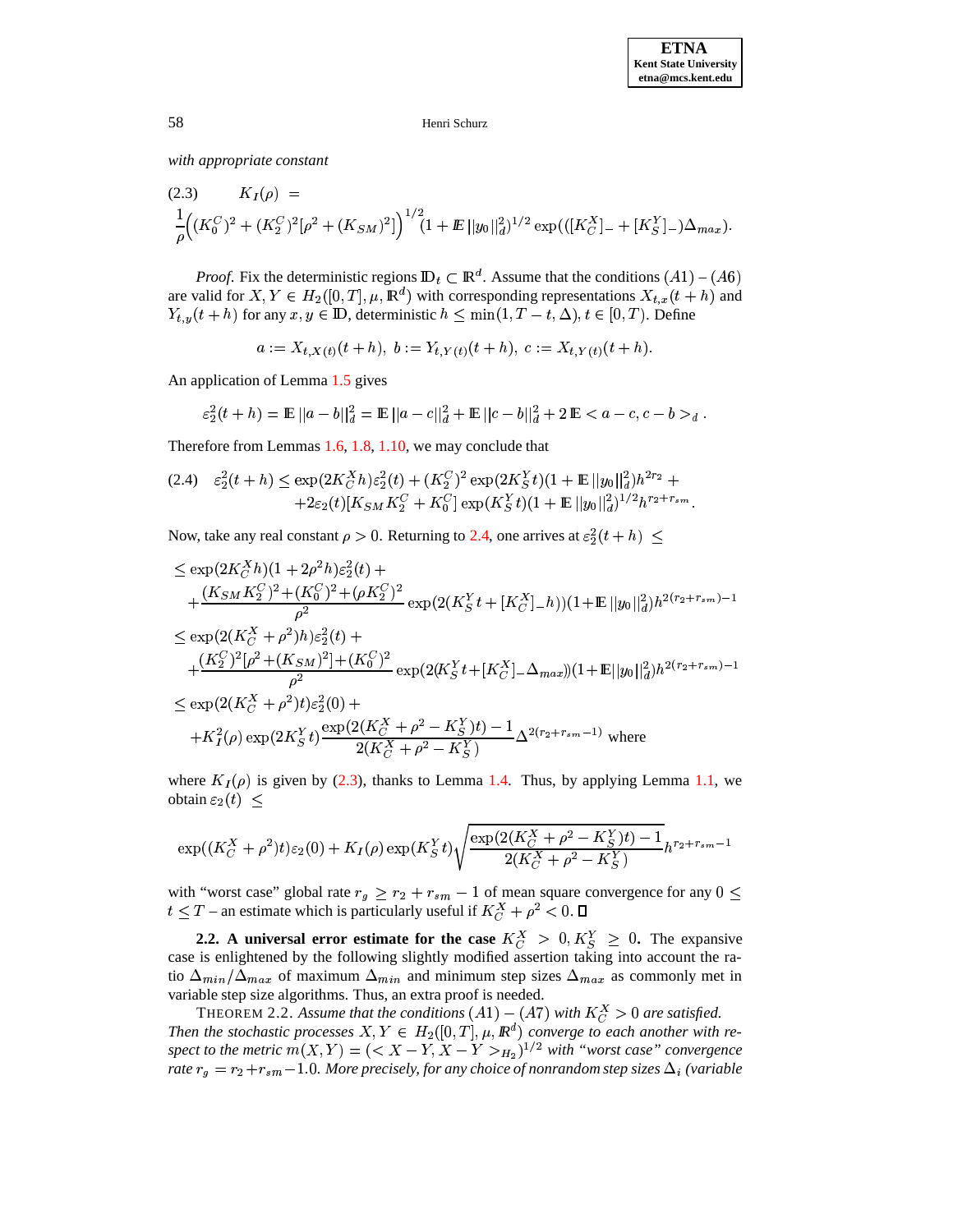or constant) with  $0 < \Delta_{min} \leq \Delta_i \leq \Delta_{max} \leq \delta_0$ , we have the following universal error estimates

$$
(2.5) \varepsilon_2(t) \le \exp(K_A K_C^X(t-s))\varepsilon_2(s) ++K_I(1)\exp(K_S^Y(t-s))\sqrt{\frac{\exp(2(K_A K_C^X - K_S^Y)(t-s)) - 1}{2(K_A K_C^X - K_S^Y)}} \Delta_{max}^{r_g}
$$

for all  $0 \leq s \leq t \leq T$ , where s, t are deterministic, and

(2.6)  $\sup_{0 \le t \le T} \varepsilon_2(t) \le \exp(K_A K_C^X T) \varepsilon_2(0) +$ 

$$
+K_{I}(1)\exp([K_{S}^{Y}]_{+}T)\sqrt{\frac{\exp(2(K_{A}K_{C}^{X}-K_{S}^{Y})T)-1}{2(K_{A}K_{C}^{X}-K_{S}^{Y})}}\Delta_{max}^{r_{g}}
$$

with appropriate constants

<span id="page-9-0"></span>(2.7) 
$$
K_A = \frac{\exp(2K_C^X \Delta_{max}) - 1 + 2\Delta_{max}}{2K_C^X \Delta_{max}} \frac{\Delta_{max}}{\Delta_{min}}
$$

$$
K_I(1) = ((K_0^C)^2 + (K_2^C)^2[1 + (K_{SM})^2])^{1/2} (1 + E||y_0||_d^2)^{1/2}
$$

*Proof.* Let  $K_C^X > 0$ . Return to the estimate 2.4. Suppose that  $0 < \Delta_{min} \le h \le$  $\Delta_{max} \leq 1$  for all  $0 \leq t, t + h \leq T$ . This implies that

$$
\varepsilon_2^2(t+h) \leq \exp(2K_C^X h)\varepsilon_2^2(t) + (K_2^C)^2 \exp(2K_S^Y t)(1 + \mathbb{E}||y_0||_d^2)h^{2r_2} ++ 2h\varepsilon_2^2(t) + [(K_{SM}K_2^C)^2 + (K_0^C)^2] \exp(2K_S^Y t)(1 + \mathbb{E}||y_0||_d^2)h^{2(r_2+r_{sm})-1}= [1 + \frac{\exp(2K_C^X h) - 1 + 2h}{2K_C^X h} 2K_C^X h]\varepsilon_2^2(t) ++ [(K_{SM}K_2^C)^2 + (K_0^C)^2 + (K_2^C)^2] \exp(2K_S^Y t)(1 + \mathbb{E}||y_0||_d^2)h^{2(r_2+r_{sm})-1}\leq [1 + \frac{\exp(2K_C^X \Delta_{max}) - 1 + 2\Delta_{max}}{2K_C^X \Delta_{min}} 2K_C^X h]\varepsilon_2^2(t) ++ [(K_{SM}K_2^C)^2 + (K_0^C)^2 + (K_2^C)^2] \exp(2K_S^Y t)(1 + \mathbb{E}||y_0||_d^2)h^{2(r_2+r_{sm})-1}\leq \exp(2K_A K_C^X h) \varepsilon_2^2(t) + + [K_I(1)]^2 \exp(2K_S^Y t)\Delta_{max}^{2(r_{2}+r_{sm})-2}h
$$

where the real constants  $K_A$ ,  $K_I(1) \geq 0$  are defined as in (2.7). Applying the Lemma 1.4 to the right hand side of latter inequality and taking the square root afterwards leads to

$$
\varepsilon_2(t) \le \exp(K_A K_C^X t) \varepsilon_2(0) + K_I \exp(K_S^Y t) \sqrt{\frac{\exp(2(K_A K_C^X - K_S^Y)t) - 1}{2(K_A K_C^X - K_S^Y)}} \Delta_{max}^{r_2 + r_{sm} - 1}
$$

where the constant  $K_I = K_I(1)$  is defined as above.  $\square$ 

2.3. A universal error estimate for the case  $K_C^X = K_S^Y = 0$ . Now, the dissipative case is discussed. Here the estimates of Theorem 2.1 turn out to be inefficient since the technical constant  $\rho \neq 0$  would still occur in the related inequalities and taking the limit  $\rho \rightarrow 0$  renders the inequalities to be useless. However, there is the following alternative which requires a slight modification of the proof of Theorem 2.1 too.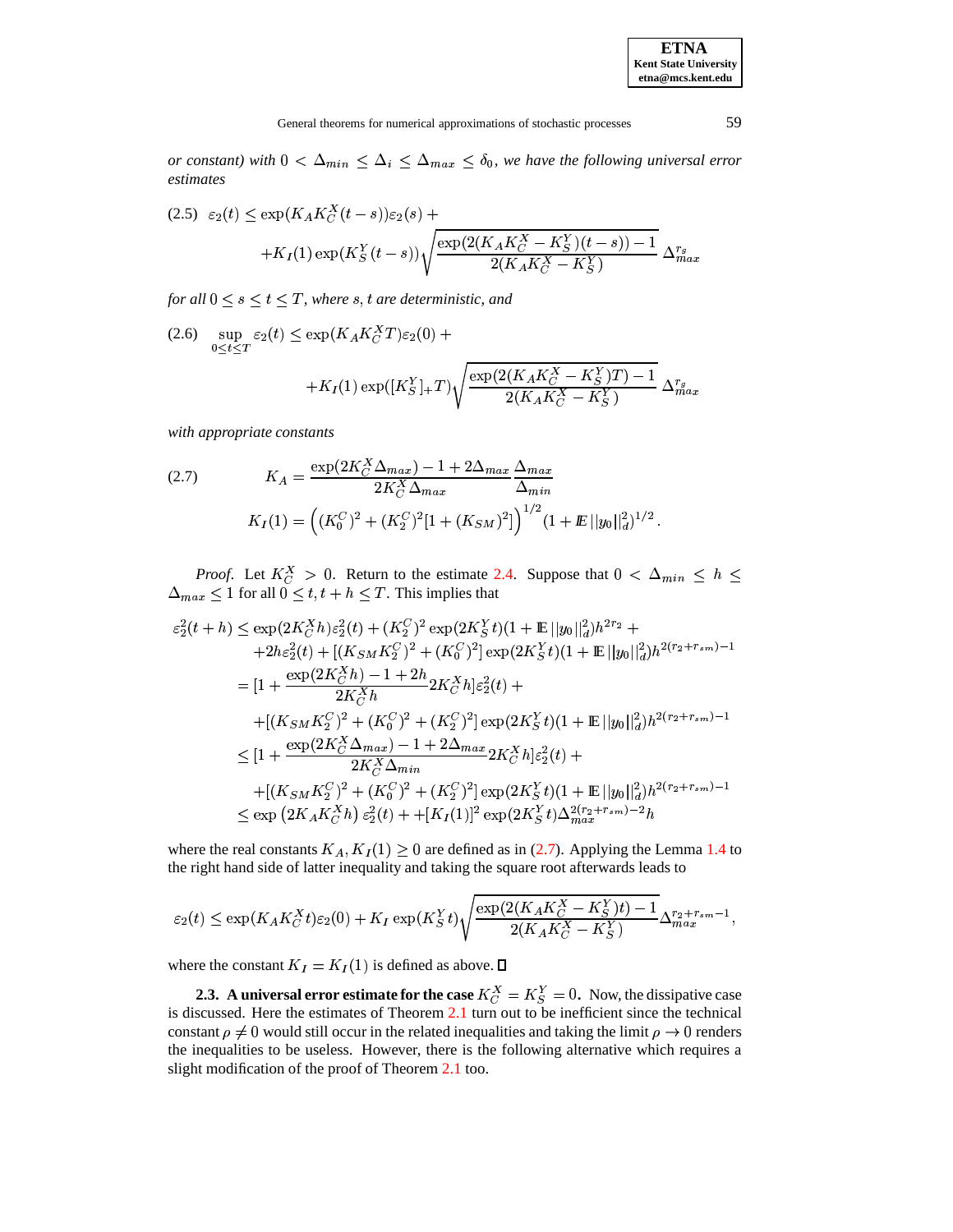THEOREM 2.3. Assume that the conditions  $(A1) - (A7)$  with  $K_C^X = K_S^Y = 0$  are *satisfied.*

*Then* the stochastic processes  $X, Y \in H_2([0,T], \mu, \mathbb{R}^d)$  converge to each another with respect to the metric  $m(X, Y) = \left( \langle X - Y, X - Y \rangle_{H_2} \right)^{1/2}$  with "worst case" convergence *rate*  $r_g = r_2 + r_{sm} - 1.0$ . More precisely, for any choice of nonrandom step sizes  $\Delta_i$  (variable  $\frac{1}{\sqrt{2}}$   $\frac{1}{\sqrt{2}}$   $\frac{1}{\sqrt{3}}$   $\frac{1}{\sqrt{6}}$   $\frac{1}{\sqrt{6}}$   $\frac{1}{\sqrt{6}}$   $\frac{1}{\sqrt{6}}$   $\frac{1}{\sqrt{6}}$   $\frac{1}{\sqrt{6}}$   $\frac{1}{\sqrt{6}}$   $\frac{1}{\sqrt{6}}$   $\frac{1}{\sqrt{6}}$   $\frac{1}{\sqrt{6}}$   $\frac{1}{\sqrt{6}}$   $\frac{1}{\sqrt{6}}$   $\frac{1}{\sqrt{6}}$   $\frac{1}{\sqrt{6}}$ 

<span id="page-10-0"></span>(2.8) 
$$
\varepsilon_2(t) \leq \varepsilon_2(s) \exp(t-s) + K_I(1) \sqrt{\frac{\exp(2(t-s))-1}{2}} \Delta_{max}^{r_g}
$$

for all  $0 \leq s \leq t \leq T$ , where  $s, t$  are deterministic, and

<span id="page-10-1"></span>(2.9) 
$$
\sup_{0 \leq t \leq T} \varepsilon_2(t) \leq \varepsilon_2(0) \exp(T) + K_I(1) \sqrt{\frac{\exp(2T) - 1}{2}} \Delta_{max}^{r_g}
$$

where  $K_I(1)$  is defined as

$$
(2.10) \t K_I(1) = \sqrt{((K_0^C)^2 + (K_2^C)^2[1 + (K_{SM})^2]) (1 + E||y_0||_d^2)}.
$$

*Furthermore, if additionally*  $\varepsilon_2(0) \leq K_{init}(1 + E||y_0||_d^2) \Delta_{max}^{r_2-1}$ , the global error  $\varepsilon_2$  is also *controlled by the estimates*

$$
\varepsilon_2(t) \le \varepsilon_2(s) + K_2^C(T)\sqrt{|t-s|} \Delta_{max}^{r_2+r_{sm}/2-1.0},
$$

(2.12) 
$$
\sup_{0 \le t \le T} \varepsilon_2(t) \le \varepsilon_2(0) + K_2^C(T) \sqrt{T} \Delta_{max}^{r_2 + r_{sm}/2 - 1.0}
$$

*where*

$$
(2.13) \quad K_I^C(T) = \sqrt{[2(K_{init}^2 + K_2^C T)(K_{SM} K_2^C + K_0^C) + (K_2^C)^2](1 + E\|y_0\|_d^2)}.
$$

*Proof.* Suppose that  $K_C^X = K_S^Y = 0$ . Returning to [\(2.4\)](#page-8-0), one arrives at

$$
\varepsilon_2^2(t+h) \le \varepsilon_2^2(t) + (K_2^C)^2 (1 + \mathbb{E} ||y_0||_d^2) h^{2r_2} ++ 2\varepsilon_2(t) [K_{SM} K_2^C + K_0^C] (1 + \mathbb{E} ||y_0||_d^2) h^{r_2 + r_{sm}}\le \varepsilon_2^2(t) + 2h\varepsilon_2^2(t) + K_I^2(1) h^{2(r_2 + r_{sm}) - 1.0}\le \varepsilon_2^2(t) \cdot \exp(2h) + K_I^2(1) h^{2(r_2 + r_{sm}) - 1.0}.
$$

An application of Lemma [1.4](#page-4-1) leads to

$$
\varepsilon_2^2(t) \le \varepsilon_2^2(s) \cdot \exp(2(t-s)) + K_I^2(1) \frac{\exp(2(t-s)) - 1}{2} \Delta_{max}^{2(r_2 + r_{sm} - 1.0)}
$$

which gives us the claimed estimates [\(2.8\)](#page-10-0) and [\(2.9\)](#page-10-1) with global rate  $r_g = r_2 + r_{sm} - 1.0$  by taking square roots (Lemma [1.1\)](#page-3-2). On the other hand, one may use the crude estimate

$$
\varepsilon_2(t) \leq \varepsilon_2(0) + K_2^C t (1+ \hbox{\bf E} \, \|y_0\|_d^2)^{1/2} \Delta_{max}^{r_2-1}
$$

originating from Lemma [1.9,](#page-6-1) along with the requirement

$$
\varepsilon_2(0) \leq K_{init}(1 + \mathbb{E} \, ||y_0||_d^2)^{1/2} \Delta_{max}^{r_2 - 1.0}.
$$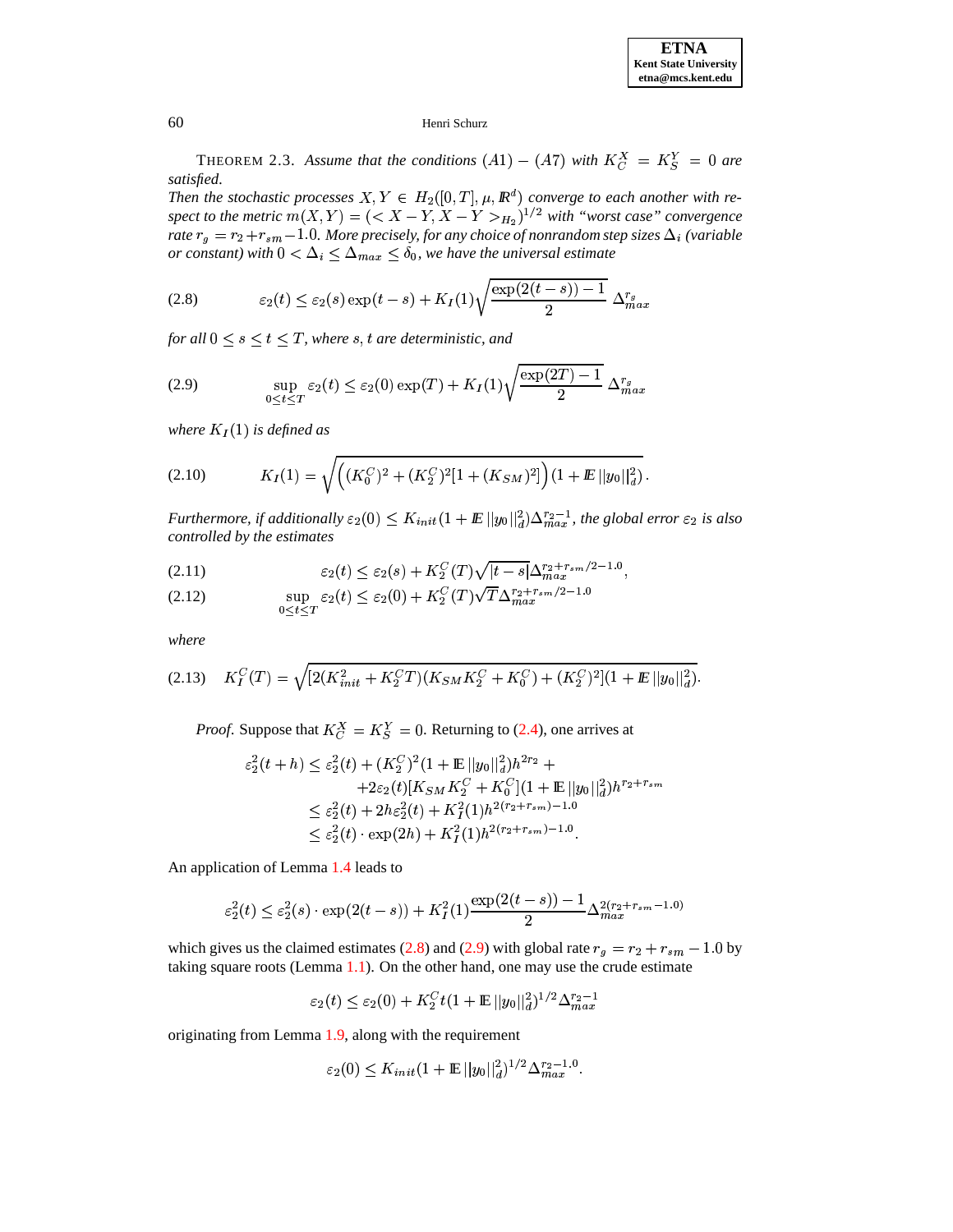Returning to  $(2.4)$ , one obtains

$$
\varepsilon_2^2(t+h) \le \varepsilon_2^2(t) + (K_2^C)^2 (1 + \mathbb{E} ||y_0||_d^2) h^{2r_2} +
$$
  
+2(K<sub>init</sub> + K\_2^C T)[K<sub>SM</sub> K\_2^C + K\_0^C](1 + \mathbb{E} ||y\_0||\_d^2) h^{2r\_2 + r\_{sm} - 1.0}  

$$
\le \varepsilon_2^2(t) + (K_1^C(T))^2 h^{2r_2 + r_{sm} - 1.0}
$$

where

$$
K_I^C(T) = \sqrt{[2(K_{init}^2 + K_2^C T)(K_{SM} K_2^C + K_0^C) + (K_2^C)^2](1 + \mathbb{E}||y_0||_d^2)}.
$$

An application of Lemma [1.4](#page-4-1) provides the global estimate

<span id="page-11-1"></span>
$$
\varepsilon_2^2(t)\leq \varepsilon_2^2(s)+(K_I^C(T))^2|t-s|\Delta_{max}^{2(r_2-1.0)+r_{sm}}
$$

for  $0 \le s \le t \le T$ . Taking the square root yields the second claimed group of estimates with global rate  $r_q = r_2 + r_{sm}/2 - 1$ , thanks to Lemma [1.1.](#page-3-2) Thus, the proof is complete.

**2.4.** A universal error estimate for the case  $K_C^X < 0, K_S^Y \le 0$ . It remains to consider the asymptotically contractive, dissipative case covered as follows.

THEOREM 2.4. Assume that the conditions  $(A1) - (A7)$  with  $K_C^X < 0$  and  $K_S^X \le 0$  are satisfied on the time-interval  $[0, +\infty)$ , all constants  $K$  occurring there in  $(A1) - (A7)$  do not *depend on the terminal times*  $T > 0$  *and*  $\mu([0, +\infty)) < +\infty$ .

*Then* the stochastic processes  $X, Y \in H_2([0, +\infty), \mu, \mathbb{R}^d)$  converge to each another with *respect to the metric*  $m(X, Y) = (\langle X - Y, X - Y \rangle_{H_2})^{1/2}$  with "worst case" convergence rate  $r_g = r_2 + r_{sm} - 1.0$ . More precisely, for any choice of nonrandom step sizes  $\Delta_i$  (variable or *constant*) with  $0 < \Delta_i \leq \Delta_{max} \leq \delta_0$ , we have the universal error estimates

<span id="page-11-0"></span>
$$
\text{(2.14)} \qquad \qquad \sup_{0 \leq t < +\infty} \varepsilon_2(t) \leq \varepsilon_2(0) + \frac{K_I(\rho)}{\sqrt{2|K_C^X + \rho^2 - K_S^Y|}} \Delta_{max}^{r_g},
$$

(2.15) 
$$
\lim_{t \to +\infty} \varepsilon_2(t) \le \frac{K_I(\rho)}{\sqrt{2|K_C^X + \rho^2|}} \Delta_{max}^{r_g} \qquad \text{if} \quad K_S^Y = 0,
$$

(2.16) 
$$
\lim_{t \to +\infty} \varepsilon_2(t) = 0 \quad \text{if} \quad K_S^Y < 0 \quad \text{where}
$$

$$
K_{I}(\rho) = \frac{\sqrt{(K_{0}^{C})^{2} + (K_{2}^{C})^{2}(\rho^{2} + (K_{SM})^{2})}}{\rho} \exp \left( (|K_{C}^{X}| + |K_{S}^{Y}|) \Delta_{max} \right) (1 + E ||y_{0}||_{d}^{2})^{1/2}
$$

*for any*  $\rho$  *with*  $0 < \rho^2 < |K_C^X|$ , *i.e. convergence on infinite intervals*  $[0, +\infty)$  *with the "worst case"* global rate  $r_q$  *can be established on*  $H_2([0,+\infty),\mu,\mathbb{R}^d)$ .

*Proof.* Suppose that  $K_C^X < 0$ . The proof is similar to that for the Theorem [2.1.](#page-7-0) Take any constant parameter  $\rho > 0$  satisfying  $0 < \rho^2 < |K_C^X|$ . Returning to [\(2.4\)](#page-8-0) we get  $\varepsilon_2^2(t+h) \le$ 

$$
\leq \exp(2K_C^X h)(1+2\rho^2 h)\varepsilon_2^2(t) ++\frac{1}{\rho^2}[(K_2^C)^2(\rho^2+(K_{SM})^2)+(K_0^C)^2]\exp(2|K_C^X|h+2K_S^Yt)(1+\mathbb{E}||y_0||_d^2)h^{2(r_2+r_{sm})-1}\leq \exp(2(K_C^X+\rho^2)h)\varepsilon_2^2(t)+K_I^2(\rho)\exp(2K_S^Y(t+h))h^{2(r_2+r_{sm})-1}.
$$

Applying Lemma [1.4](#page-4-1) with [\(1.10\)](#page-4-4) to the latter inequality yields

$$
\varepsilon_2^2(t) \le \exp(2(K_C^X + \rho^2)(t-s))\varepsilon_2^2(s) ++K_I^2(\rho)\exp(2K_S^Yt)\frac{\exp(2(K_C^X + \rho^2 - K_S^Y)(t-s)) - 1}{2(K_C^X + \rho^2 - K_S^Y)}\Delta_{max}^{2(r_2 + r_{sm} - 1)}.
$$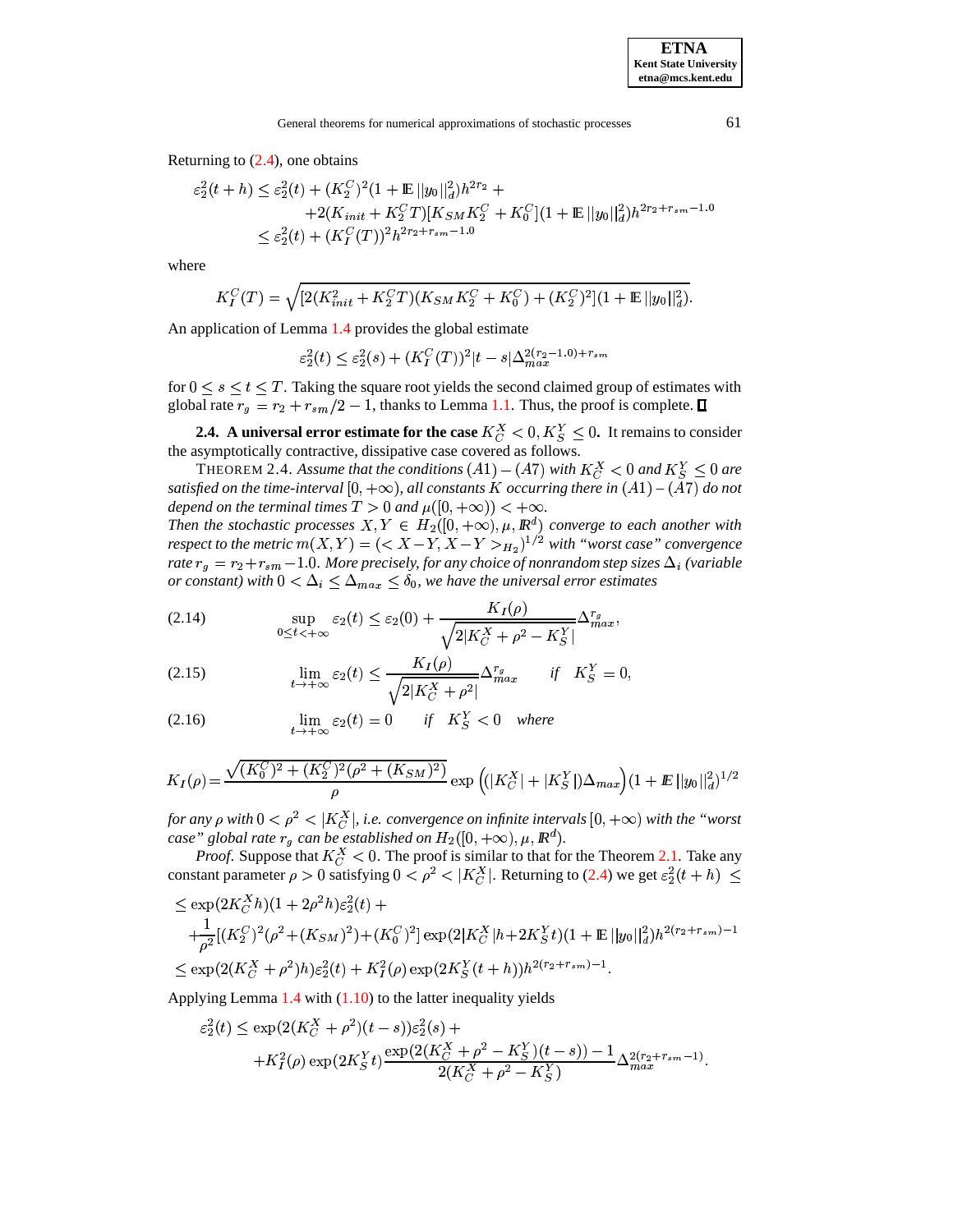By taking the square root in this inequality, thanks to the Lemma [1.1,](#page-3-2) we obtain the global estimate for  $\varepsilon_2(t)$  (as in [\(2.1\)](#page-7-1))

$$
\varepsilon_2(t) \le \varepsilon_2(0) \exp((K_C^X + \rho^2)t) + K_I(\rho) \sqrt{\frac{\exp(2(K_C^X + \rho^2)t) - \exp(2K_S^Yt)}{2(K_C^X - \rho^2 + K_S^Y)}} \Delta_{max}^{r_2 + r_{sm} - 1.0}
$$

and hence

<span id="page-12-0"></span>
$$
(2.17) \qquad \varepsilon_2(t) \le \varepsilon_2(0) \exp((K_C^X + \rho^2)t) + \frac{K_I(\rho)}{\sqrt{2|K_C^X - \rho^2 + K_S^Y|}} \Delta_{max}^{r_2 + r_{sm} - 1.0}
$$
\n
$$
\le \varepsilon_2(0) + \frac{K_I(\rho)}{\sqrt{2|K_C^X - \rho^2 + K_S^Y|}} \Delta_{max}^{r_2 + r_{sm} - 1.0}.
$$

It remains to evaluate this result. Recall that  $K_C^X + \rho^2 < 0$ . Taking the supremum over all times  $t$  in the ride hand side of inequality [\(2.17\)](#page-12-0) gives the estimate [\(2.14\)](#page-11-0). Taking the limit as  $t \to +\infty$  in [\(2.17\)](#page-12-0) confirms the estimates [\(2.15\)](#page-11-0) and [\(2.16\)](#page-11-0). This completes the proof.  $\Box$ 

**3. Simple one-dimensional examples of SDEs.** Some of the previous estimates turn out to be asymptotically sharp. To recognize this fact, consider the following one-dimensional examples with  $\mathbb{D} = \mathbb{D}_t$  for all t, just for the sake of illustration.

**3.1. Discretization of geometric Brownian motion.** The geometric Brownian motion popularized by mathematical finance is governed by the Itô SDE

$$
dX(t) = \alpha X(t) dt + \sigma X(t) dW(t)
$$

with real constants  $\alpha, \sigma$ . Suppose that  $\mathbb{E}|X_0|^2 < +\infty$ . It is not hard to verify that

$$
2K_C^X = 2\alpha + \sigma^2
$$

by the use of Itô formula applied to  $V(x) = x^2$ . This SDE is discretized by the **drift-implicit stochastic Theta-method**

$$
Y(t_{n+1}) = Y(t_n) + [\theta Y(t_{n+1}) + (1-\theta)Y(t_n)]\alpha\Delta_n + \sigma Y(t_n)\Delta W_n
$$

with deterministic implicitness  $\theta \in \mathbb{R}^1$  and

$$
\Delta_n = t_{n+1} - t_n, \quad \Delta W_n = W(t_{n+1}) - W(t_n) \in \mathcal{N}(0, \Delta_n)
$$

where  $\mathcal{N}(0, \Delta_n)$  denotes the standard Gaussian distribution with mean 0 and variance  $\Delta_n$ . For the case of  $K_C^X > 0$  one obtains very similar estimates to the standard one's for the mean square error as known in literature. However, what happens when  $t \to +\infty$ ? From Schurz [\[21\]](#page-18-11) it follows that  $K_S^Y < 0$  whenever  $K_C^X < 0$  and  $\theta \geq 0.5$ . Note that, for geometric Brownian motion, one can show that  $K_S^Y = K_C^X = \alpha + \sigma^2/2$  satisfying  $\frac{1}{2}$  satisfying

$$
\forall y \in \mathbb{R} \,\forall t, h: 0 \le t \le t + h \le T
$$
  
(A2') 
$$
\left(\mathbb{E}\left[|Y_{t,y}(t+h)|^2|Y_t=y|\right]^{1/2} \le \exp(K_S^Y h)|y|,
$$

which modifies assumption (A2) to (A2'). Then the case  $K_S^Y < 0$  also implies that

$$
\lim_{t \to +\infty} \varepsilon_2(t) = 0
$$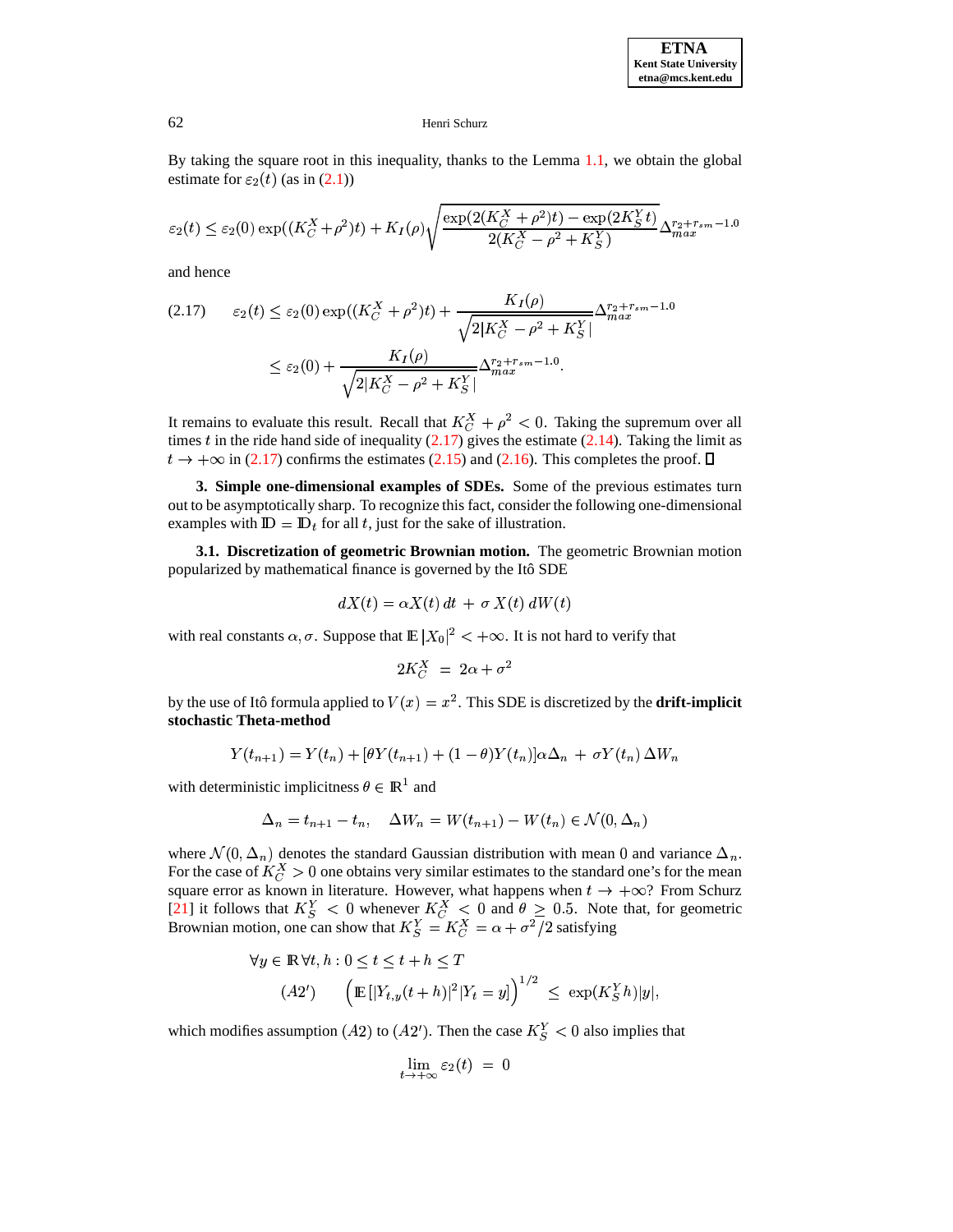which represents an asymptotically sharp estimate, thanks to a natural modification of our approximation theorem under  $(A2')$  (for this fact, one may apply Lemma [1.9](#page-6-1) as well). In contrast to that, there are equidistant step sizes for which drift-implicit Theta methods with  $0 \le \theta < 0.5$  (including the often used explicit Euler method) cannot control the magnitude of the mean square error  $\varepsilon_2(t)$  as time t tends to  $+\infty$  (due to exponentially growing second moments as time  $t$  advances).

**3.2. Discretization of the Langevin equation.** The well-known Langevin equation from statistical mechanics follows the SDE

$$
dX(t) = \alpha X(t) dt + \sigma dW(t)
$$

with real constants  $\alpha$ ,  $\sigma$ . The related stochastic process is also called as Ornstein-Uhlenbeck process. Suppose that  $\mathbb{E}|X_0|^2 < +\infty$ . It is not hard to verify that  $K_C^X = \alpha$ . This test SDE <sup>5</sup> with additive noise can be discretized by the **drift-implicit stochastic Theta-method**

$$
Y(t_{n+1}) = Y(t_n) + [\theta Y(t_{n+1}) + (1 - \theta)Y(t_n)]\alpha \Delta_n + \sigma \Delta W_n
$$

with deterministic implicitness  $\theta \in \mathbb{R}$ , and

$$
\Delta_n = t_{n+1} - t_n, \quad \Delta W_n = W(t_{n+1}) - W(t_n) \in \mathcal{N}(0, \Delta_n).
$$

In general one can easily confirm the standard estimates for the mean square error as known in the literature by our theorem. Instead of recalling them, we are particularly interested to derive estimates as the terminal time  $t > 0$  tends to  $+\infty$ . Suppose that  $K_C^X = \alpha < 0$ . Then the related continuous time stochastic process  $X = (X(t))_{t>0}$  converges (a.s.) to the limit random variable

$$
X_\infty \in \mathcal{N}(0,-\frac{\sigma^2}{2\alpha})
$$

as time t tends to  $+\infty$ . In Schurz [\[23\]](#page-18-12), [\[24\]](#page-19-7) one finds that the trapezoidal method (i.e. the drift-midpoint theta-method with  $\theta = 0.5$ ) has no mean square error at all, compared to the exact limit distribution. Other estimates for the mean square error of the stochastic Thetamethods with variable step sizes as time t tends to  $+\infty$  are not known from the literature as far as the author knows. However, if  $\theta \geq 0.5$  and  $\alpha < 0$  then one may verify that  $K_G^X = \alpha, K_S^Y = 0$ . Also  $K_{SM} = 0$ , and  $r_{sm} = 0.5$  since  $r_0 = 2.0 \ge r_2 + r_{sm}$  with  $s_2 = 1.5$ . Combining the estimates of the Lemma [1.9](#page-6-1) and Theorem [2.1](#page-7-0) (or Theorem [2.4\)](#page-11-1) with  $0 < \rho^2 < |\alpha|$  (e.g. it is interesting to take  $\rho^2 = |\alpha|/2$ ), we know that

$$
\lim_{t \to +\infty} \varepsilon_2(t) \le \min\left(\frac{K_2^C}{-\alpha} \sqrt{\Delta_{max}}, \frac{K_0^C + K_2^C}{\sqrt{2\rho^2 |\alpha + \rho^2|}} \exp(|\alpha| \Delta_{max}) \Delta_{max}\right) (1 + \mathbb{E}|Y(0)|^2)^{1/2}
$$

with appropriate constants  $K_0^C = K_0^C(\alpha, \sigma, \theta)$  $0 \t -10 \t \cdot \cdot \cdot \cdot$  <sup>E</sup>  $(\alpha, \sigma, \theta)$  and  $K_2^C = K_2^C(\alpha, \sigma, \theta)$  in the case of  $\theta \geq$ 0.5,  $\alpha$  < 0. Therefore, drift-implicit Theta-methods with  $\theta \geq 0.5$  can maintain the global rate  $\gamma_2 = 1.0$  of mean square convergence on infinite time-intervals  $[0, +\infty)$ , using any 'admissible discretizations' of stationary Ornstein-Uhlenbeck processes with

$$
0 \ < \ \Delta_{min} \ \leq \ \Delta_n \ \leq \ \Delta_{max} \ < \ +\infty.
$$

In contrast to this fact, explicit Euler methods or Theta-methods with parameter  $0 < \theta < 0.5$ may already fail (due to exponentially growing second moments, which means loss of control on stability constant  $K_S^Y$  on the Hilbert space  $H_2([0, +\infty), \mu, \mathbb{R}^d)$ .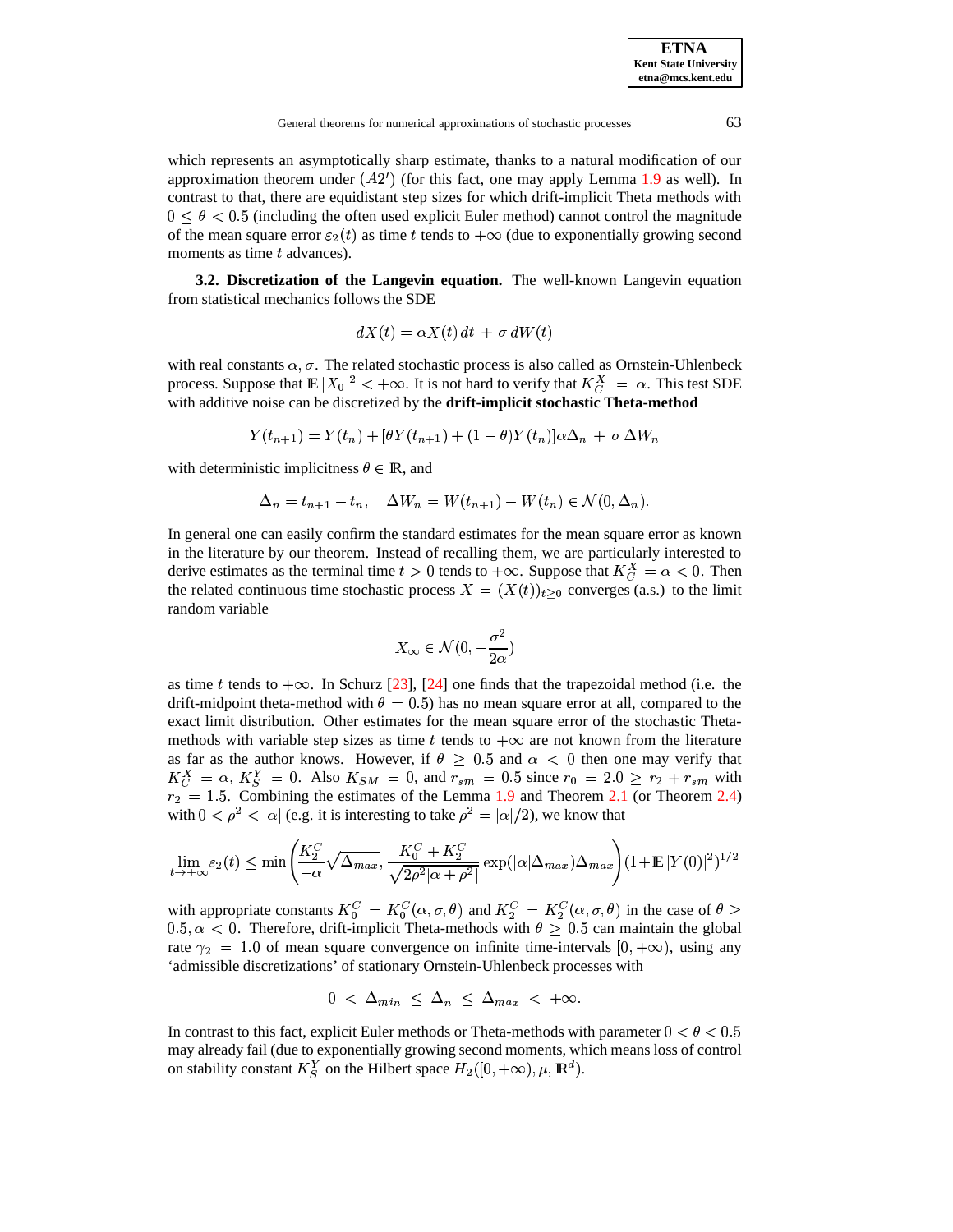**3.3.** Discretization of a nonlinear SDE. In physical field theory one encounters Itô equations of the type

$$
dX(t)=\left(\alpha X(t)-\beta^2[X(t)]^3\right)dt\,+\,\sigma\,X(t)\;dW(t)
$$

with real constants  $\alpha, \beta, \sigma$ . Suppose that  $\mathbb{E}|X(0)|^2 < +\infty$ . Then, this SDE with Lipschitz continuous diffusion (i.e. with a smoothness rate  $r_{sm} \geq 0.5$ ) possesses a mean square contractive (in the wide sense), unique solution  $X$  with uniformly bounded second moments and mean square contractivity constant  $K_C^X \leq \alpha + \sigma^2/2$ . The solution X can be discretized by The contract of the contract of the contract of the contract of the contract of the contract of the contract of the **partial linear-implicit Euler method**

$$
Y(t_{n+1}) = Y(t_n) + \left(\alpha Y(t_n) - \beta^2 [Y(t_n)]^2 Y(t_{n+1})\right) \Delta_n + \sigma Y(t_n) \Delta W_n
$$

or by the **partial nonlinear-implicit Euler method**

$$
Y(t_{n+1}) = Y(t_n) + \left(\alpha Y(t_n) - \beta^2 [Y(t_{n+1})]^3\right) \Delta_n + \sigma Y(t_n) \Delta W_n.
$$

It is not hard to see that both methods have uniformly bounded second moments, provided that  $\mathbb{E}|Y(0)|^2 < +\infty$ . More precisely, one gets

$$
\mathbb{E}|Y(t_{n+1})|^2 \leq \mathbb{E}|Y(t_n)|^2 \cdot (1 + (2\alpha + \sigma^2 + \alpha^2 \Delta_n)\Delta_n)
$$
  
\$\leq\$ 
$$
\mathbb{E}|Y(0)|^2 \cdot \exp\left([2\alpha + \sigma^2 + \alpha^2 \max_{i \in \{0,1,\dots,n\}} \Delta_i](t_{n+1} - t_0)\right),
$$

hence, for the cadlag approximation  $Y(t)$  based on step functions with jumps at height  $Y(t_n)$ at  $t_n$ , one has

$$
\sup_{t_0 \leq t \leq T} \mathop{\mathbb{E}} |Y(t)|^2 \ = \ \sup_{n \in \{0,1,...,n_T\}} \mathop{\mathbb{E}} |Y(t_n)|^2 \ \leq \ \mathop{\mathbb{E}} |Y(0)|^2 \cdot \exp \Big( 2[K_S^Y]_+(T-t_0) \Big)
$$

with stability constant

$$
K_S^Y \leq \alpha + \frac{\sigma^2 + \alpha^2 \max_{i \in \{0, 1, \dots, n\}} \Delta_i}{2}
$$

Furthermore, local mean and mean square consistency (A4) and (A5) with  $\mathbb{D} = \mathbb{R}$  with rates  $r_0 \geq 1.5$  and  $r_2 \geq 1.0$  can be shown, provided that the initial moments  $\mathbb{E}|X(0)|^4$  + and the contract of the contract of the contract of the contract of the contract of the contract of the contract of the contract of the contract of the contract of the contract of the contract of the contract of the contra  $\mathbb{E}|Y(0)|^4<+\infty$  and  $\Delta_{min}>0$ . (For this purpose one may use the forward Euler method). Thus, the assumptions of our main theorems are satisfied. Therefore, we may conclude the global mean square convergence rate  $r_q = 0.5$  which clearly exhibits a new result compared to the literature where the Lipschitz continuity of drift part is usually required. A similar result can be found for the split step Backward Euler method due to Higham, Mao and Stuart [\[6\]](#page-18-7).

**4. Numerical experiments for a nonlinear SDE.** Assume that we have  $\mathbb{E} \Vert X_0 \Vert_2^2 <$  $+\infty$  (more precisely,  $\mathbb{E}[\omega^2(X_0^{(1)})^2 + (X_0^{(2)})^2] < +\infty$ ). We conducted numerical experiments in computing the discretizations of a *generalized Van der Pol Oscillator with multiplicative noise*, given by the Itô SDE

<span id="page-14-0"></span>
$$
dX_t^{(1)} = X_t^{(2)} dt
$$
  
(4.1) 
$$
dX_t^{(2)} = [-\omega^2 X_t^{(1)} + \gamma (1 - \mu_1 (X_t^{(1)})^2 - \mu_2 (X_t^{(2)})^2) X_t^{(2)}] dt + \sigma X_t^{(2)} dW_t
$$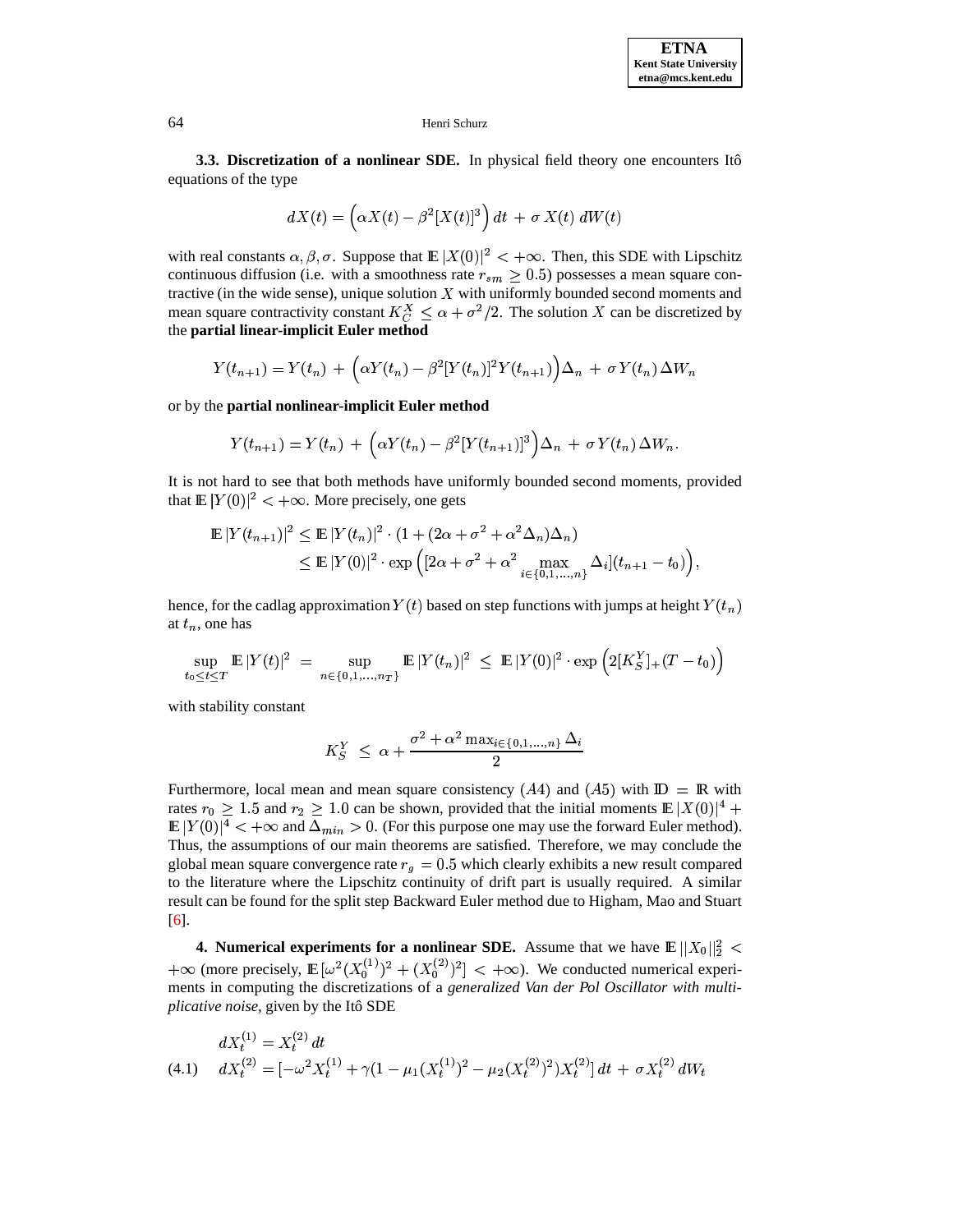where all constants  $\omega, \gamma, \mu_1, \mu_2, \sigma \geq 0$  are some nonnegative real numbers. This twodimensional system satisfies the conditions  $(1.2) - (1.5)$  $(1.2) - (1.5)$  $(1.2) - (1.5)$  with respect to the norm

$$
||(x,y)^T||_{2,\omega}=(\omega^2 x^2 + y^2)^{1/2}
$$

with  $\omega^2 > 0$ , hence the unique, strong solution  $X = (X^{(1)}, X^{(2)})$  exists with  $X \in$  $H_2([0,T], \mu, \mathbb{R}^d)$  for all finite  $T > 0$ . In fact there is a random limit cycle where all trajectories approach to (at least we suspect it whenever  $\gamma \mu_2 > 0$ ). Assuming that  $\mathbb{E} \left\| X_0 \right\|_2^4 < +\infty$ and  $\mu_1 = 0$ , one can show that

$$
K_C^X \leq \gamma + \frac{\sigma^2}{2}.
$$

A computationally easily implementable, converging and stable discretization of this system is done by linear-implicit implementations of drift-implicit Euler methods. For example, take the **partial linear-implicit Euler method** ([\[30\]](#page-19-8))

<span id="page-15-0"></span>
$$
(4.2) \t Y_{n+1}^{(1)} = Y_n^{(1)} + Y_n^{(2)} \Delta_n
$$
  
\n
$$
Y_{n+1}^{(2)} = Y_n^{(2)} + \left( -\omega^2 Y_n^{(1)} + \gamma Y_n^{(2)} - \gamma (\mu_1 [Y_n^{(1)}]^2 + \mu_2 [Y_n^{(2)}]^2) Y_{n+1}^{(2)} \right) \Delta_n + \sigma Y_n^{(2)} \Delta W_n.
$$

Assuming that  $\mathbb{E} \left\| Y_0 \right\|_2^2 < +\infty$  and  $\omega^2 > 0$ , one can show that

$$
\mathop{\mathrm{I\!E}}\nolimits||Y(t)||_2^2 \leq K_m \exp(2K_S^Yt) \mathop{\mathrm{I\!E}}\nolimits||Y_0||_2^2
$$

for the cadlag approximation  $Y(t)$  constructed as a step function with jumps  $Y(t_n) = Y_n$ based on [\(4.2\)](#page-15-0) with appropriate constants  $K_m \leq \max(1, \omega^2) / \min(1, \omega^2)$  and

$$
2K_S^Y \le 2\gamma + \sigma^2 + \Delta_{max} \max(\gamma + \omega^2, 1 + \gamma^2 + \gamma \omega^2).
$$

To see this, use a recursive estimation of the dominating Lyapunov function

$$
v(n) = \mathbb{E}\left[\omega^2 (Y_n^{(1)})^2 + (Y_n^{(2)})^2 (1 + \gamma (\mu_1(Y_{n-1}^{(1)})^2 + \mu_2(Y_{n-1}^{(2)})^2) \Delta_n)^2\right].
$$

Consequently, the assumptions of Theorem [2.1](#page-7-0) with the slight modification of assumption  $(A2)$  to

$$
\exists V \in C^{0}(\mathbb{D}, \mathbb{R}_{+}^{1}) \,\forall y \in \mathbb{D} : \mathbb{E} V(y) < +\infty \,\forall t, h : 0 \leq h \leq \delta_{0}, \, 0 \leq t \leq t + h \leq T
$$
\n
$$
\mathbb{E} (V(y_{0}))^{2} < +\infty \,,
$$
\n
$$
(A2'') \qquad \left( \mathbb{E} [1 + ||Y_{t,y}(t+h)||_{d}^{2} |Y_{t} = y] \right)^{1/2} \leq V(y) \quad \text{and}
$$
\n
$$
\left( \mathbb{E} \left[ (V(Y_{t,y}(t+h)))^{2} |Y_{t} = y] \right]^{1/2} \leq \exp(K_{S}^{Y} h) \cdot V(y), \right)
$$

are satisfied. Because a modification of Theorem [2.1](#page-7-0) with the modified assumptions using Lyapunov function techniques remains valid (i.e. replace the term  $1 + ||.||_d^2$  by  $(V(.))^2$ whereever met in the assumptions, see a work of the author in progress, cf.  $[31]$ ), we may use these methods to approximate the exact solution of [\(4.1\)](#page-14-0) (at least with  $\mu_1 = 0$ ) with global mean square convergence order  $r_g \geq 0.5$  on any finite time interval [0, T] (Note that local mean and mean square consistency  $(A4)$  and  $(A5)$  with  $D = \mathbb{R}^2$  with rates  $r_0 \ge 1.5$  and  $r_2 \geq 1.0$  are shown by means of the forward Euler method under the presence of multiplicative white noise, provided that  $\mathbb{E} \Vert X_0 \Vert_2^4 + \mathbb{E} \Vert Y_0 \Vert_2^4 < +\infty$  and  $\Delta_{min} > 0$ ).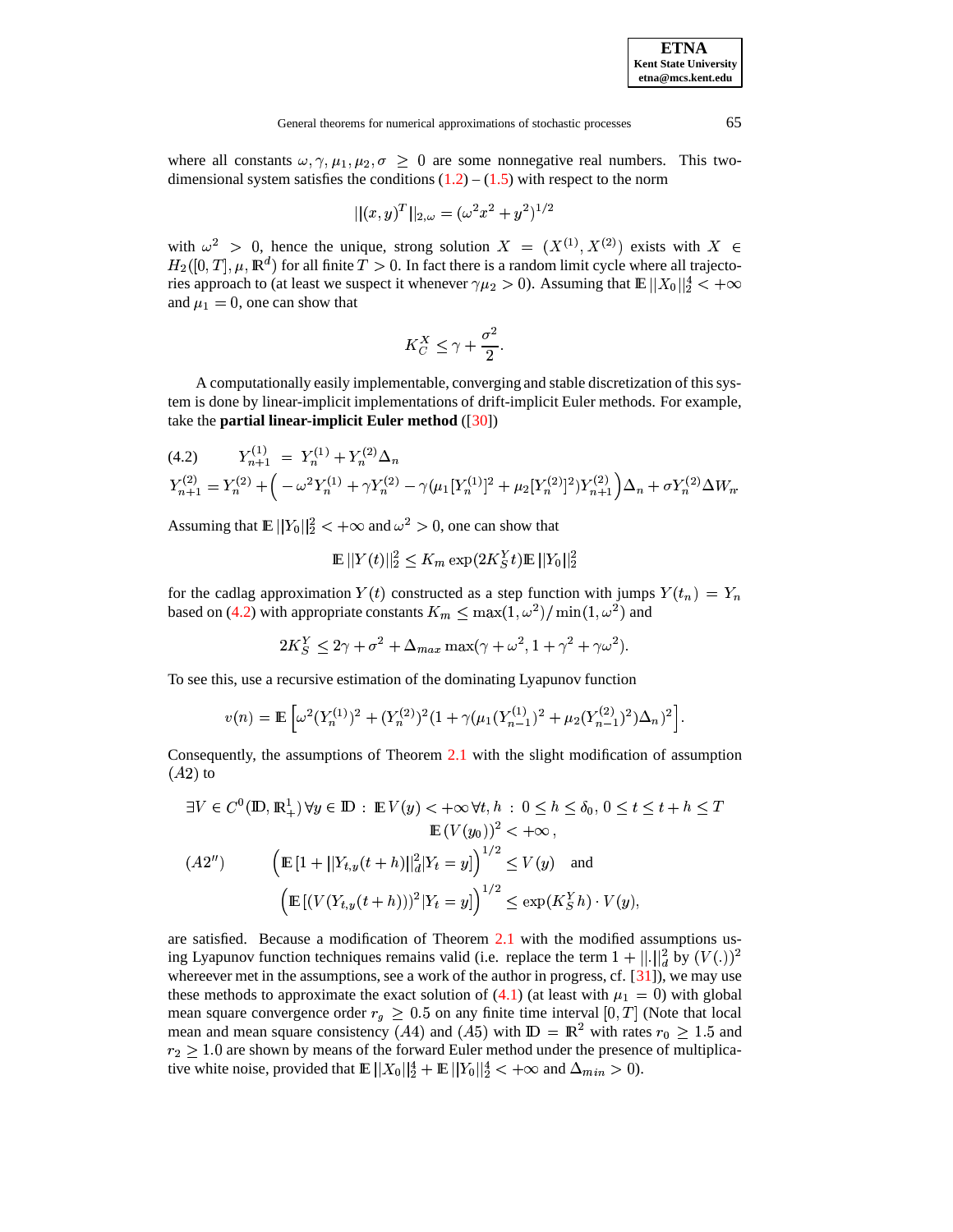

FIG. 4.1. *'Typical' trajectories approaching to the (random) limit cycle discretized by the partialimplicit Euler method applied to the generalized stochastic Van der Pol oscillator.*

In general partial linear-implicit methods such as  $(4.2)$  allow control on the numerical stability, convergence and dissipativity (existence of the approximate random limit cycle which has a support concentrated on an ellipse). In contrast to that observation, there are parameter sets where the well-known explicit Euler or Mil'shtein methods break down by showing inadequate behavior compared to that of the exact solution (a fact which can be seen best with linear systems with multiplicative white noise, cf. [\[23\]](#page-18-12), [\[24\]](#page-19-7)). In our experiments, we have  $\mathbb{D} = \mathbb{R}^2$ ,  $\omega = 5$ ,  $\mu_1 = 0.05$ ,  $\mu_2 = 0.25$ ,  $\gamma = 1.0$ ,  $\sigma = 0.5$  and  $T = 100$  for equidistant discretization of [0, T] with  $\Delta = 0.001$  started at deterministic point  $Y_0 = (3, 2)^T$ . In the Figure 4.1 we clearly recognize that the (random) limit cycle is replicated by the partial linear-implicit numerical method  $(4.2)$  and its trajectories converge to that limit cycle, independently of its initial value. This fact is due to the inherent type of nonlinearity involving the terms with parameters  $\gamma > 0$ ,  $\mu_1 \geq 0$ ,  $\mu_2 > 0$ . In passing we note that it would be desirable to develop a general "numerical Lyapunov-technique" to treat other nonlinear oscillators than the stochastically perturbed Van der Pol oscillator.

**5. Further developments and summarizing comments.** Similar approximation results are true for the strong Banach spaces

$$
\mathcal{H}_2^p([0,T],\mu,\mathbb{R}^d) := \left\{ X = (X_t)_{0 \le t \le T} : \begin{matrix} X_t \in \mathbb{R}^d \text{ is } (\mathcal{F}_t,\mathcal{B}(\mathbb{R}^d)) - \text{measurable}, \\ X \text{ cadlag process on } (\Omega,\mathcal{F},(\mathcal{F}_t)_{0 \le t \le T}, \mathbb{P}'), \\ \int_0^T \mathbb{E} \left( \sup_{0 \le s \le t} \langle X_s, X_s \rangle_d \right)^{p/2} d\mu(t) < +\infty \end{matrix} \right\}
$$

where  $p \geq 2$ ,  $p \in \mathbb{R}_+$  is deterministic, which form pseudo Hilbert spaces with subadditive pseudo scalar product for  $p = 2$ . Of course, we have the trivial inclusion  $\mathcal{H}_2^2([0,T], \mu, \mathbb{R}^d) \subseteq$  $H_2([0,T], \mu, \mathbb{R}^d)$  for fixed positive measure  $\mu$ . For this stronger setup it is crucial that a finiteness of some higher moments of involved stochastic processes is guaranteed (cf. with the case of nonlinear SDEs). Further extensions to separable Banach space-valued random processes are conceivable. There the case of separable Hilbert spaces may play a special role to extend the main results to separable Banach spaces containing those Hilbert spaces. See also author's work [\[31\]](#page-19-2).

We also plan to incorporate "numerical Lyapunov function techniques" to extend our results to more general classes of nonlinear SDEs as already indicated by the section on our numerical experiments. Partial-implicit and split step techniques seem to be very promissing to control  $(\mathbb{D}_t)$ -invariance, consistency, convergence, stability and dissipativity of numerical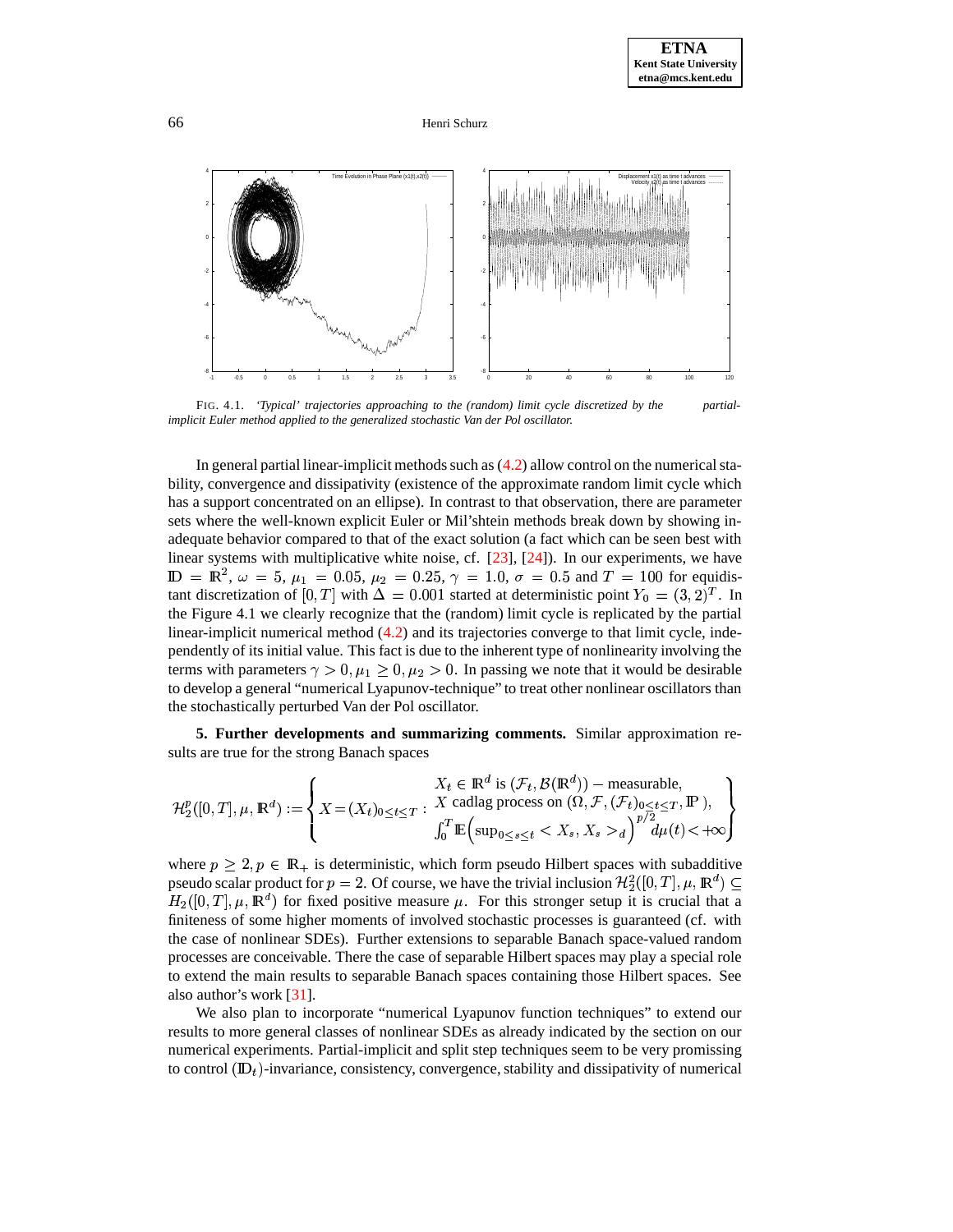approximations for nonlinear SDEs. See forthcoming papers of the author. It would be desirable to discuss the maximum order bounds of those methods too, as indicated in the case of Runge-Kutta methods by Burrage and Burrage [\[4\]](#page-18-10). Furthermore, which error distribution as studied by Kurtz and Protter [\[16\]](#page-18-13) do they have for nonequidistant and random partitions in the most general case? We must leave the latter two problems unanswered - as many other questions here.

This paper thoroughly follows the main principles of numerical approximation theory as discussed in the previous sections. We have clearly seen that the Kantorovič-Lax-Richtmeyer principle "Stability and Consistency imply Convergence" holds in stochastic-numerical analysis of well-posed problemstoo (i.e. together with some kind of Invariance, Contractivity and Smoothness of Martingale Part). The essentials of all of these approximation principles can be summarized by the following *Adequateness Diagram of Stochastic-Numerical Approximation Theory* exhibiting the interplay between the key concepts of invariance, smoothness, stability, contractivity, consistency and convergence. More precisely, under the properties of



This diagram describes the main crossrelations, the fundamental equivalence principles in the context of stochastic approximations. This exhibits the point where one arrives at the heart of sophisticated numerical approximation theory for stochastic processes. Here the concept of consistency plays the central role. Contractivity and stability property can be exchanged equivalently (but simultaneously) if consistency holds (due to the inherent symmetry of the given approximation problem). Convergence is extracted from the interplay of consistency, stability and contractivity. Our remaining goal is just to make these main principles come alive in conjunction with SDEs / SPDEs and their numerical analysis in a concise course. For example, for the case of stochastic functional differential equations (SFDEs) as seen with the stochastic Pantograph equation in Baker and Buckwar [\[3\]](#page-18-14).

The main theorems are valid for numerical approximations  $Y$  using both equidistant and variable partitions of time-intervals  $[0, T]$  (so taylored for a convergence analysis of algorithms with variable step sizes). Furthermore, we may even obtain some asymptotically sharp estimates for the approximation errors and their orders in the case of linear systems integrated with constant step sizes on infinite intervals  $[0, +\infty)$ . The meaningfulness of the presented approximation theorems can be seen in the large range of potential application to several types of stochastic-numerical approximation problems (like to SFDEs and stochastic integro-differential equations), leading to new striking results.

**Acknowledgments.** The author likes to clarify that this paper is based on his (so far unpublished) technical report **1669** at IMA, University of Minnesota, Minneapolis, 1999, where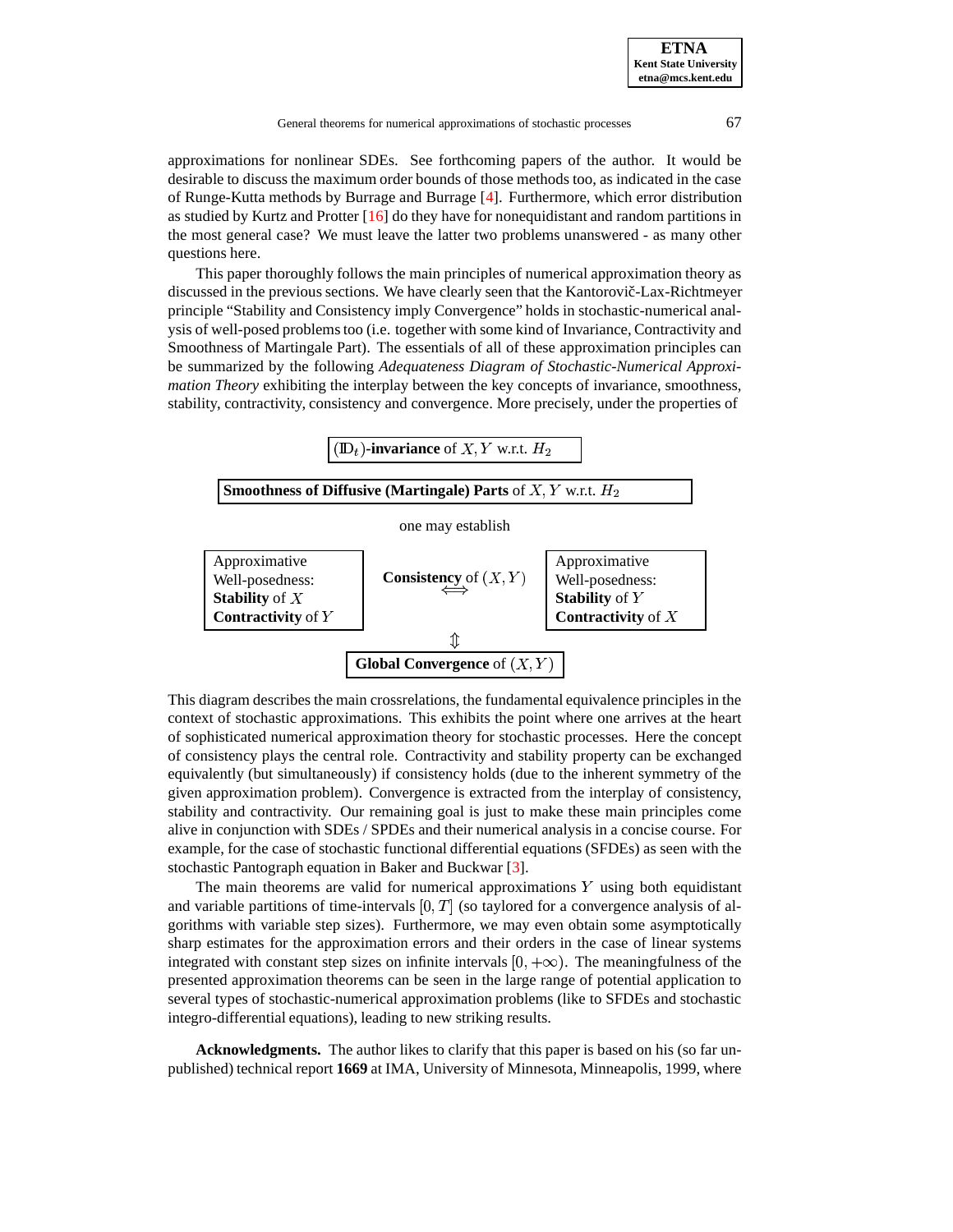the main ideas can already be found in the context of random Banach spaces. The approximation problem for the stochastic  $L^1$ -case is sketched in our book chapter [\[27\]](#page-19-4). However, in both presentations one can only find fairly crude estimates for the related global approximation error. Here we are trying to have a more transparent presentation for the case of relatively simple Hilbert spaces and an easier readable text which underlines the applicability of the stochastic-numerical approximation principles in a significant manner. An axiomatic approach for Hilbert-space-valued stochastic processes is presented in a more general framework in [\[31\]](#page-19-2). There we continue our work by incorporating the knowledge on certain Lyapunov-type functionals.

### REFERENCES

- [1] L. ARNOLD, *Stochastic Differential Equations: Theory and Applications*, Krieger Publishing Company, Malabar, 1992 (reprint of the original, John Wiley and Sons, Inc. from 1974, German original, Oldenbourg Verlag from 1973).
- 
- <span id="page-18-14"></span>[2] L. ARNOLD, *Random Dynamical Systems*, Springer, Berlin, 1998. [3] C.T. BAKER and E. BUCKWAR, *Continuous*  $\theta$ -methods for the stochastic pan*tograph equation*, Electron. Trans. Numer. Anal., 11 (2000), pp. 131–151. <http://etna.mcs.kent.edu/vol.11.2000/pp131-151.dir/pp131-151.pdf>.
- <span id="page-18-10"></span>[4] K. BURRAGE AND P.M. BURRAGE, *Order conditions of stochastic Runge–Kutta methods by B-series*, SIAM J. Numer. Anal., 38 (2000), No. 5, pp. 1626–1646.
- <span id="page-18-0"></span>[5] S.K. GODUNOV and V.S. RYABENKII, *Difference Schemes: An Introduction to the Underlying Theory*, North-Holland, Amsterdam, 1987.
- <span id="page-18-7"></span>[6] D.J. HIGHAM, X. MAO and A.M. STUART, *Strong convergence of Euler-type methods for nonlinear stochastic differential equations*, SIAM J. Numer. Anal., 40 (2002), 1041-1063.
- <span id="page-18-6"></span>[7] Y.Z. HU, *Semi-implicit Euler-Maruyama scheme for stiff stochastic equations*, in Stochastic Analysis and Related Topics V: The Silivri Workshop (held in Silivri, Norway, July 18-29, 1994), Koerezlioglu, H. et al., eds., Progr. Probab. 38, Birkhäuser, Boston, 1996, pp. 183-302.
- <span id="page-18-5"></span>[8] K. ITOˆ, *Stochastic integral*, Proc. Imp. Acad. Tokyo, 20 (1944), pp. 519–524.
- [9] K. ITOˆ, *On a formula concerning stochastic differential equations*, Nagoya Math. J., 3 (1951), pp. 55–65.
- <span id="page-18-3"></span>[10] J. JACOD AND P. PROTTER, *Essentials of Probability*, Springer, New York, 2000.
- [11] L.V. KANTOROVICˇ, *Functional analysis and applied mathematics* (in Russian), Uspekhi Mat. Nauk (N.S.), 3 (1948), No. 6 (28), pp. 89–185.
- <span id="page-18-4"></span>[12] L.V. KANTOROVIČ, em Functional analysis and applied mathematics (in Russian), Vestnik Leningrad. Univ., 3 (1948), No. 6, pp. 3–18.
- <span id="page-18-8"></span>[13] I. KARATZAS AND S. SHREVE, *Brownian Motion and Stochastic Calculus*, Springer, New York, 1988.
- [14] P.E. KLOEDEN, E. PLATEN AND H. SCHURZ, *Numerical Solution of SDEs Through Computer Experiments*, First edition, Springer, Berlin, 1994.
- [15] A.N. KOLMOGOROV, *Grundbegriffe der Wahrscheinlichkeitsrechnung* (in German, reprint of the 1933 edition), Springer, Berlin, 1977, also *Foundations of the Theory of Probability*, Chelsea Publishing Company, New York, 1950.
- <span id="page-18-13"></span>[16] T.G. KURTZ AND P. PROTTER, *Wong-Zakai corrections, random evolutions, and simulation schemes for SDE's*, in Stochastic Analysis, Proc. Conf. Honor Moshe Zakai 65th Birthday, Haifa/Isr., 1991, pp. 331– 346.
- <span id="page-18-1"></span>[17] P.D. LAX, *A stability theorem for solutions of abstract differential equations, and its application to the study of the local behavior of solutions of elliptic equations*, Comm. Pure Appl. Math., 9 (1956), pp. 747–766.
- [18] P.D. LAX and R.D. RICHTMEYER, *Survey of the stability of linear finite difference equations*, Comm. Pure Appl. Math., 9 (1956), pp. 267–293.
- <span id="page-18-9"></span>[19] G.N. MILSTEIN, *Numerical Integration of Stochastic Differential Equations*, Kluwer Academic Publishers, Dordrecht, 1995.
- <span id="page-18-2"></span>[20] R.D. RICHTMEYER, R.D. and K.W. MORTON, *Difference Methods for Initial-Value Problems*, Second edition, Interscience, New York, 1967.
- <span id="page-18-11"></span>[21] H. SCHURZ, *Stability, Stationarity, and Boundedness of Some Implicit Numerical Methods for Stochastic Differential Equations and Applications* (original: Report No. 11, WIAS, Berlin, 1996), Logos-Verlag, Berlin, 1997.
- [22] H. SCHURZ, *General principles for numerical approximation of stochastic processes on some stochastically weak Banach spaces*, Report 1669 (1999), IMA, University of Minnesota, Minneapolis, pp. 26.
- <span id="page-18-12"></span>[23] H. SCHURZ, *Preservation of probabilistic laws through Euler methods for Ornstein-Uhlenbeck process*, Stochastic Anal. Appl., 17 (1999), No. 3, pp. 463–486.